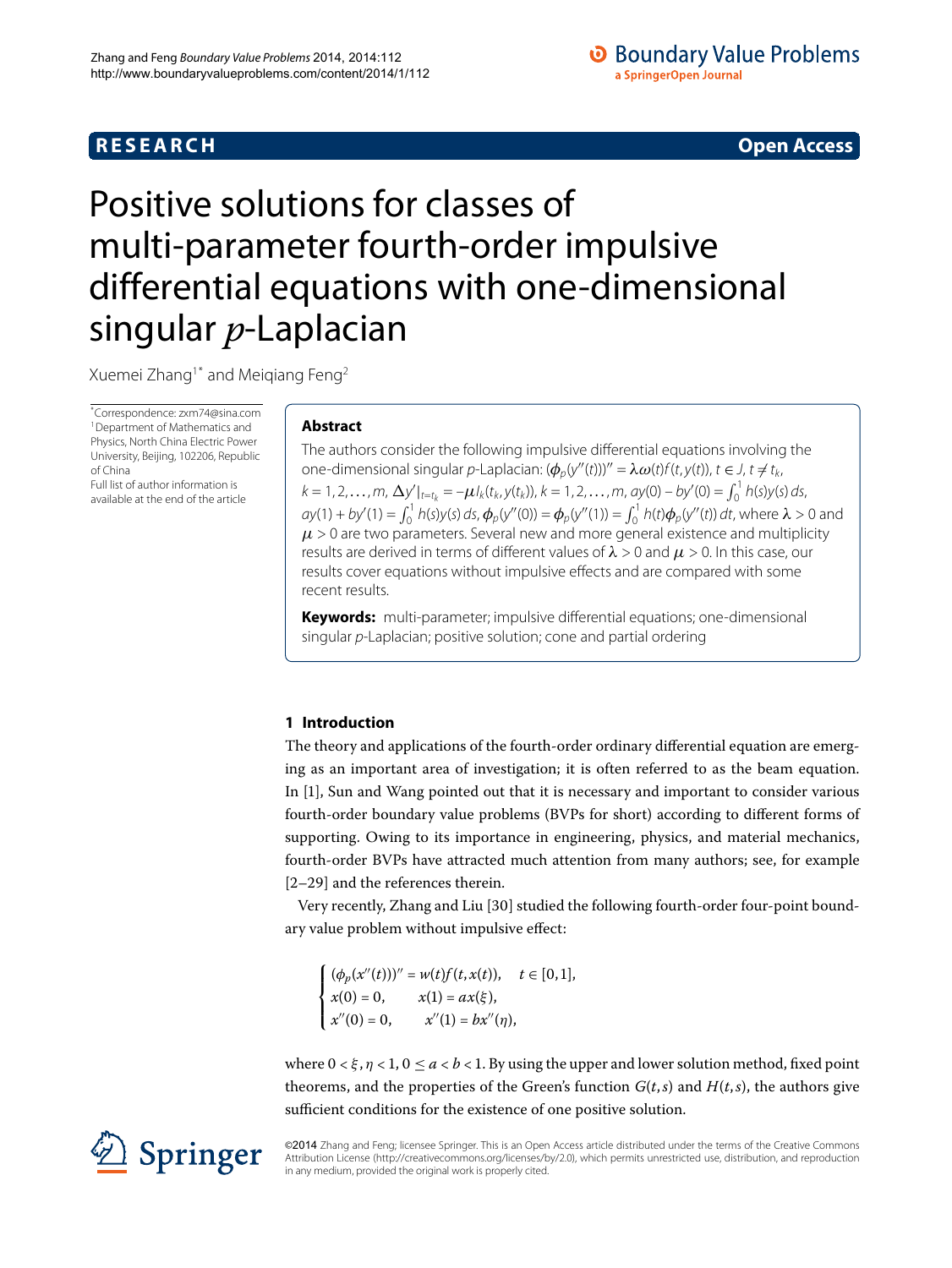In this paper, we investigate the existence of positive solutions of fourth-order impulsive differential equations with two parameters

<span id="page-1-0"></span>
$$
\begin{cases}\n(\phi_p(y''(t)))'' = \lambda \omega(t) f(t, y(t)), & t \in J, t \neq t_k, k = 1, 2, ..., m, \\
\Delta y'|_{t=t_k} = -\mu I_k(t_k, y(t_k)), & k = 1, 2, ..., m, \\
ay(0) - by'(0) = \int_0^1 g(s) y(s) ds, \\
ay(1) + by'(1) = \int_0^1 g(s) y(s) ds, \\
\phi_p(y''(0)) = \phi_p(y''(1)) = \int_0^1 h(s) \phi_p(y''(s)) ds,\n\end{cases}
$$
\n(1.1)

where  $\lambda > 0$  and  $\mu > 0$  are two parameters,  $a, b > 0, J = [0, 1], \phi_p(s)$  is a *p*-Laplace operator, *i.e.*,  $\phi_p(s) = |s|^{p-2}s$ ,  $p > 1$ ,  $(\phi_p)^{-1} = \phi_q$ ,  $\frac{1}{p} + \frac{1}{q} = 1$ ,  $\omega$  is a nonnegative measurable function on  $(0, 1)$ ,  $\omega \neq 0$  on any open subinterval in  $(0, 1)$  which may be singular at  $t = 0$  and/or  $t = 1$ ,  $t_k$  ( $k = 1, 2, \ldots, m$ ) (where *m* is fixed positive integer) are fixed points with  $0 = t_0 < t_1 < t_2 <$  $\cdots < t_k < \cdots < t_m < t_{m+1} = 1$ ,  $\Delta y'|_{t=t_k} = y'(t_k^+) - x'(t_k^-)$ , where  $y'(t_k^+)$  and  $y'(t_k^-)$  represent the right-hand limit and left-hand limit of  $y'(t)$  at  $t$  =  $t_k$ , respectively. In addition,  $\omega, f, I_k, g,$ and *h* satisfy

 $(H_1) \ \omega \in L^1_{loc}(0,1);$  $(H_2)$   $f \in C([0, 1] \times [0, +\infty), [0, +\infty))$  with  $f(t, y) > 0$  for all *t* and  $y > 0$ ;  $(H_3)$   $I_k \in C([0, 1] \times [0, +\infty), [0, +\infty))$  with  $I_k(t, y) > 0$   $(k = 1, 2, ..., n)$  for all t and  $y > 0$ ;  $(H_4)$   $g, h \in L^1[0,1]$  are nonnegative and  $\xi \in [0, a)$ ,  $v \in [0, 1)$ , where

$$
\xi = \int_0^1 g(t) \, dt, \qquad v = \int_0^1 h(t) \, dt. \tag{1.2}
$$

Some special cases of  $(1.1)$  have been investigated. For example, Bai and Wang  $[14]$  studied the existence of multiple solutions of problem (1.1) with  $p = 2$ ,  $I_k = 0$ ,  $k = 1, 2, ..., m$  and  $\omega \equiv 1$  for  $t \in J$ . By using a fixed point theorem and degree theory, the authors proved the existence of one or two positive solutions of problem  $(1.1)$ .

Feng [31[\]](#page-15-2) considered problem (1.1) with  $\lambda = 1$ ,  $I_k(t_k, y(t_k)) = I_k(y(t_k))$ ,  $\omega \equiv 1$  for  $t \in J$  and  $\mu$  = 1. By using a suitably constructed cone and fixed point theory for cones, the author proved the existence results of multiple positive solutions of problem (1[.](#page-1-0)1).

<span id="page-1-1"></span>Motivated by the papers mentioned above[,](#page-14-4) we will extend the results of  $[14, 30, 31]$  to problem  $(1.1)$ . We remark that on impulsive differential equations with a parameter only a few results have been obtained, not to mention impulsive differential equations with two parameters; see, for instance, [\[](#page-15-3)32-34]. However, these results only dealt with the case that  $p = 2$  and  $\mu = 1$ .

The rest of the paper is organized as follows: in Section 2, we state the main results of problem (1.1). In Section 3[,](#page-2-0) we provide some preliminary results, and the proofs of the main results together with several technical lemmas are given in Section 4.

### **2 Main results**

In this section, we state the main results, including existence and multiplicity of positive solutions for problem  $(1.1)$  $(1.1)$  $(1.1)$ .

We begin by introducing the notation

$$
f^{0} = \limsup_{y \to 0^{+}} \max_{t \in J} \frac{f(t, y)}{\phi_{p}(y)}, \qquad f^{\infty} = \limsup_{y \to \infty} \max_{t \in J} \frac{f(t, y)}{\phi_{p}(y)},
$$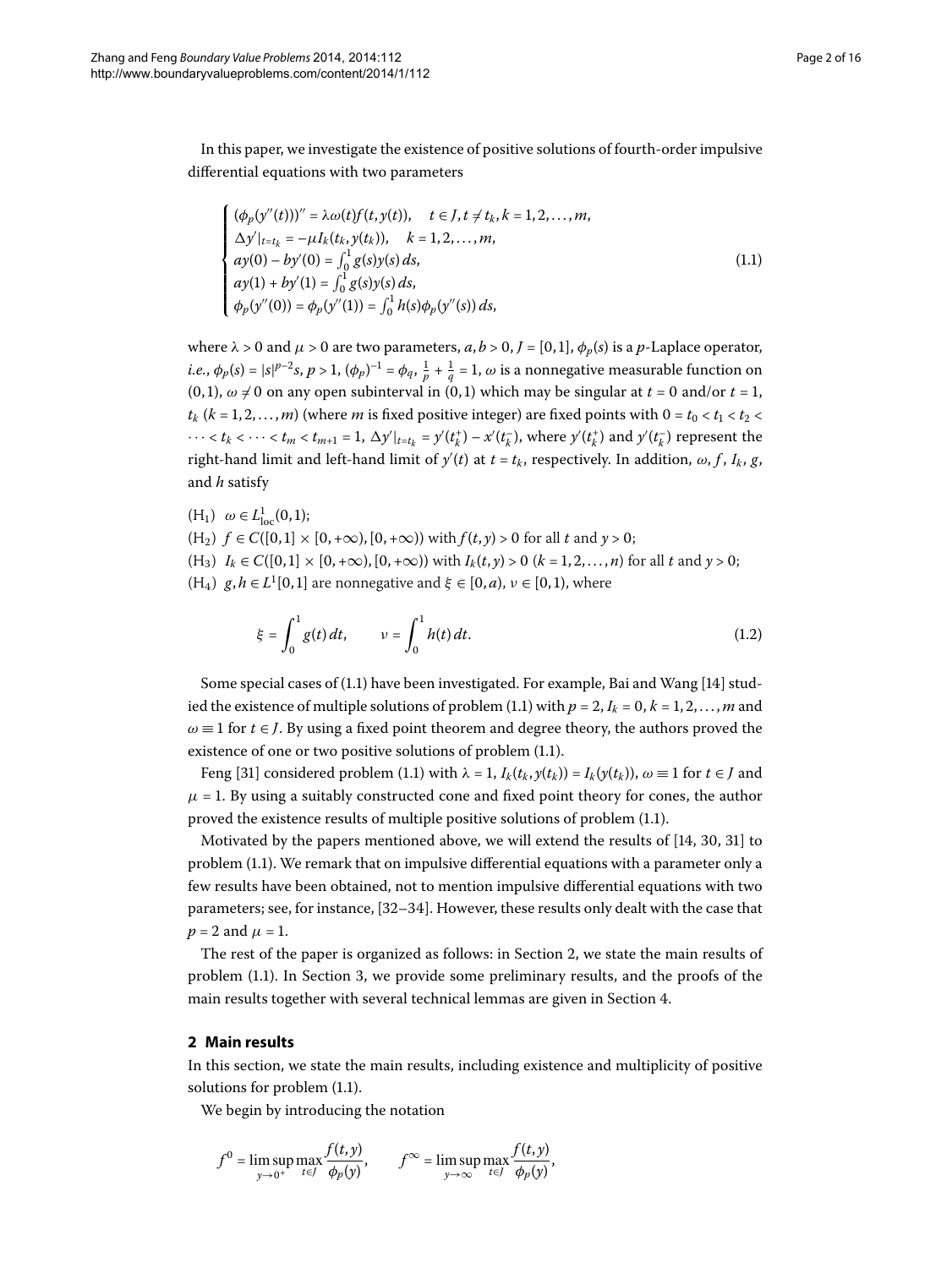<span id="page-2-4"></span>
$$
f_0 = \liminf_{y \to 0^+} \min_{t \in J} \frac{f(t, y)}{\phi_p(y)}, \qquad f_\infty = \liminf_{y \to \infty} \min_{t \in J} \frac{f(t, y)}{\phi_p(y)},
$$
  

$$
I^0(k) = \limsup_{y \to 0^+} \max_{t \in J} \frac{I_k(t, y)}{y}, \qquad I^\infty(k) = \limsup_{y \to \infty} \max_{t \in J} \frac{I_k(t, y)}{y},
$$
  

$$
I_0(k) = \liminf_{y \to 0^+} \min_{t \in J} \frac{I_k(t, y)}{y}, \qquad I_\infty(k) = \liminf_{y \to \infty} \min_{t \in J} \frac{I_k(t, y)}{y}, \qquad k = 1, 2, ..., m.
$$

<span id="page-2-3"></span>We also choose four numbers  $r$ ,  $r_1$ ,  $r_2$ , and  $R$  satisfying

$$
0 < r < r_1 < \delta r_2 < r_2 < R < +\infty,\tag{2.1}
$$

where  $\delta$  is defined in (3[.](#page-5-1)20).

## **Theorem 2.1** Assume that  $(H_1)$ - $(H_4)$  hold.

(i) *If*  $f^{\infty} = 0$  and  $I^{\infty} = 0$ , then there exist  $\lambda_0 > 0$  and  $\mu_0 > 0$  such that, for any  $\lambda > \lambda_0$ *and*  $\mu > \mu_0$ , *problem* (1.1) *has a positive solution*  $u(t)$ ,  $t \in J$  *with* 

<span id="page-2-2"></span><span id="page-2-1"></span>
$$
\delta r \le u(t) \le \frac{1}{\delta}R, \quad t \in J. \tag{2.2}
$$

(ii) *If*  $f^0 = 0$  and  $I^0 = 0$ , then there exist  $\lambda_0 > 0$  and  $\mu_0 > 0$  such that, for any  $\lambda > \lambda_0$  and  $\mu > \mu_0$ , *problem* (1.1) *has a positive solution*  $u(t)$  *with* 

<span id="page-2-5"></span>
$$
\delta r \le u(t) \le R, \quad t \in J. \tag{2.3}
$$

<span id="page-2-6"></span>(iii) *If*  $f^0 = f^\infty = I^\infty = I^0 = 0$ , then there exist  $\lambda_0 > 0$  and  $\mu_0 > 0$  such that, for any  $\lambda > \lambda_0$ *and*  $\mu > \mu_0$ , *problem* (1.1) *has at least two positive solutions*  $u_1(t)$  *and*  $u_2(t)$  *with* 

$$
\delta r \le u(t) \le r_1 < \delta r_2 \le u_2(t) \le R, \quad t \in J. \tag{2.4}
$$

## **Theorem 2.2** Assume that  $(H_1)$ - $(H_4)$  hold.

- (i) *If*  $f_{\infty} = +\infty$  *and*  $I_{\infty} = +\infty$ , *then there exist*  $\bar{\lambda}_0 > 0$  *and*  $\bar{\mu}_0 > 0$  *such that, for any*  $0 < \lambda < \overline{\lambda}_0$  and  $0 < \mu < \overline{\mu}_0$ , problem (1.1) has a positive solution  $u(t)$ ,  $t \in J$  with  $property (2.2).$
- (ii) *If*  $f_0 = +\infty$  *and*  $I_0 = +\infty$ , *then there exist*  $\overline{\lambda}_0 > 0$  *and*  $\overline{\mu}_0 > 0$  *such that, for any*  $0 < \lambda < \overline{\lambda}_0$  and  $0 < \mu < \overline{\mu}_0$ , problem (1.1) has a positive solution  $u(t)$ ,  $t \in J$  with  $property (2.3).$
- <span id="page-2-0"></span>(iii) *If*  $f_0 = f_\infty = I_\infty = I_0 = +\infty$ , then there exist  $\bar{\lambda}_0 > 0$  and  $\bar{\mu}_0 > 0$  such that, for any  $0 < \lambda < \overline{\lambda}_0$  and  $0 < \mu < \overline{\mu}_0$ , problem (1.1) has at least two positive solutions  $u_1(t)$  and  $u_2(t)$  *with*

<span id="page-2-7"></span>
$$
\delta r \le u(t) \le r_1 < \delta r_2 \le u_2(t) \le \frac{1}{\delta} R, \quad t \in J. \tag{2.5}
$$

# **3 Preliminaries**

Let  $J' = J \setminus \{t_1, t_2, \ldots, t_m\}$ , and

$$
PC^{1}[0,1] = \left\{y \in C[0,1]: y'|_{(t_k,t_{k+1})} \in C(t_k,t_{k+1}), y'(t_k^-), y'(t_k^+)\text{ exists}, k=1,2,\ldots,m\right\}.
$$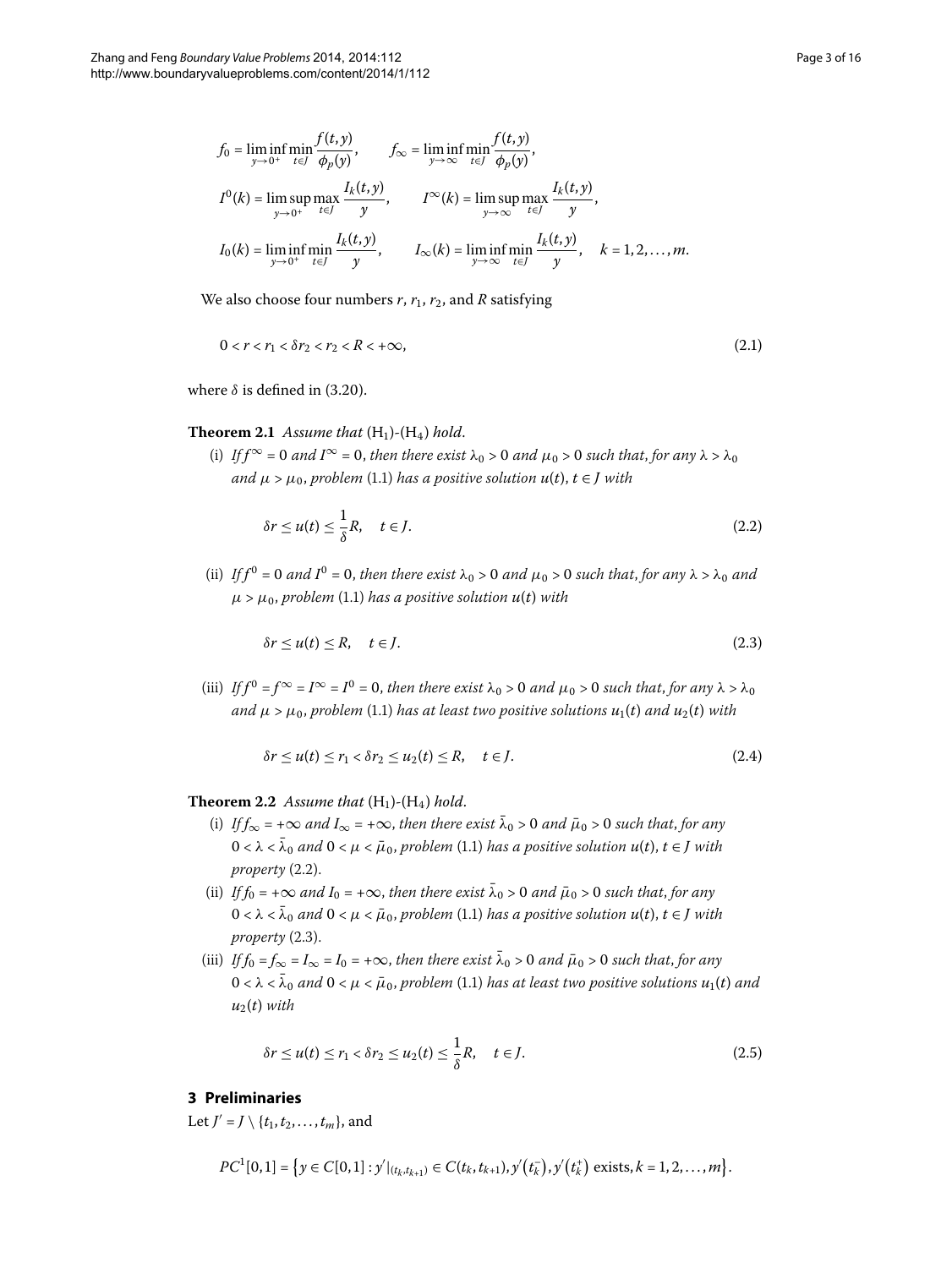Then  $PC^1[0,1]$  is a real Banach space with norm

$$
\|y\|_{PC^1} = \max\{\|y\|_{\infty}, \|y'\|_{\infty}\},\tag{3.1}
$$

 $w$ here  $||y||_{\infty} = \sup_{t \in J} |y(t)|$ ,  $||y'||_{\infty} = \sup_{t \in J} |y'(t)|$ .

A function  $y \in PC^1[0,1] \cap C^4(\mathcal{J}')$  with  $\varphi_p(y'') \in C^2(0,1)$  is called a solution of problem  $(1.1)$  $(1.1)$  $(1.1)$  if it satisfies  $(1.1)$ .

We shall reduce problem (1.1) to an integral equation. To this goal, firstly by means of the transformation

<span id="page-3-0"></span>
$$
\phi_p(y''(t)) = -x(t),\tag{3.2}
$$

we convert problem  $(1.1)$  into

<span id="page-3-4"></span>
$$
\begin{cases}\n x''(t) + \lambda \omega(t) f(t, y(t)) = 0, & t \in J, \\
 x(0) = x(1) = \int_0^1 h(t) x(t) dt\n\end{cases}
$$
\n(3.3)

<span id="page-3-1"></span>and

$$
\begin{cases}\ny''(t) = -\phi_q(x(t)), & t \in J, t \neq t_k, \\
\Delta y'|_{t=t_k} = -\mu I_k(t_k, y(t_k)), & k = 1, 2, ..., m, \\
a y(0) - b y'(0) = \int_0^1 g(s) y(s) ds, \\
a y(1) + b y'(1) = \int_0^1 g(s) y(s) ds.\n\end{cases}
$$
\n(3.4)

**Lemma 3.1** *If*  $(H_1)$ ,  $(H_2)$ , *and*  $(H_4)$  *hold*, *then problem* (3.3) *has a unique solution x given by*

<span id="page-3-3"></span><span id="page-3-2"></span>
$$
x(t) = \lambda \int_0^1 H(t, s) \omega(s) f(s, y(s)) ds,
$$
\n(3.5)

*where*

$$
H(t,s) = G(t,s) + \frac{1}{1-\nu} \int_0^1 G(s,\tau)h(\tau) d\tau,
$$
\n(3.6)

$$
G(t,s) = \begin{cases} t(1-s), & 0 \le t \le s \le 1, \\ s(1-t), & 0 \le s \le t \le 1. \end{cases}
$$
 (3.7)

*Proof* The proof of Lemma 3[.](#page-3-1)1 is similar to that of Lemma 2.1 in [31[\]](#page-15-2).  $\Box$ 

Write  $e(t) = t(1-t)$ [.](#page-3-2) Then from (3.6) and (3.7), we can prove that  $H(t, s)$  and  $G(t, s)$  have the following properties.

**Proposition 3.1** *If*  $(H_4)$  *holds, then we have* 

$$
H(t,s) > 0, \t G(t,s) > 0, \quad \forall t, s \in (0,1), \t (3.8)
$$

$$
H(t,s) \geq 0, \qquad G(t,s) \geq 0, \quad \forall t,s \in J,
$$
\n
$$
(3.9)
$$

$$
e(t)e(s) \le G(t,s) \le G(t,t) = t(1-t) = e(t) \le \bar{e} = \max_{t \in [0,1]} e(t) = \frac{1}{4}, \quad \forall t, s \in J,
$$
 (3.10)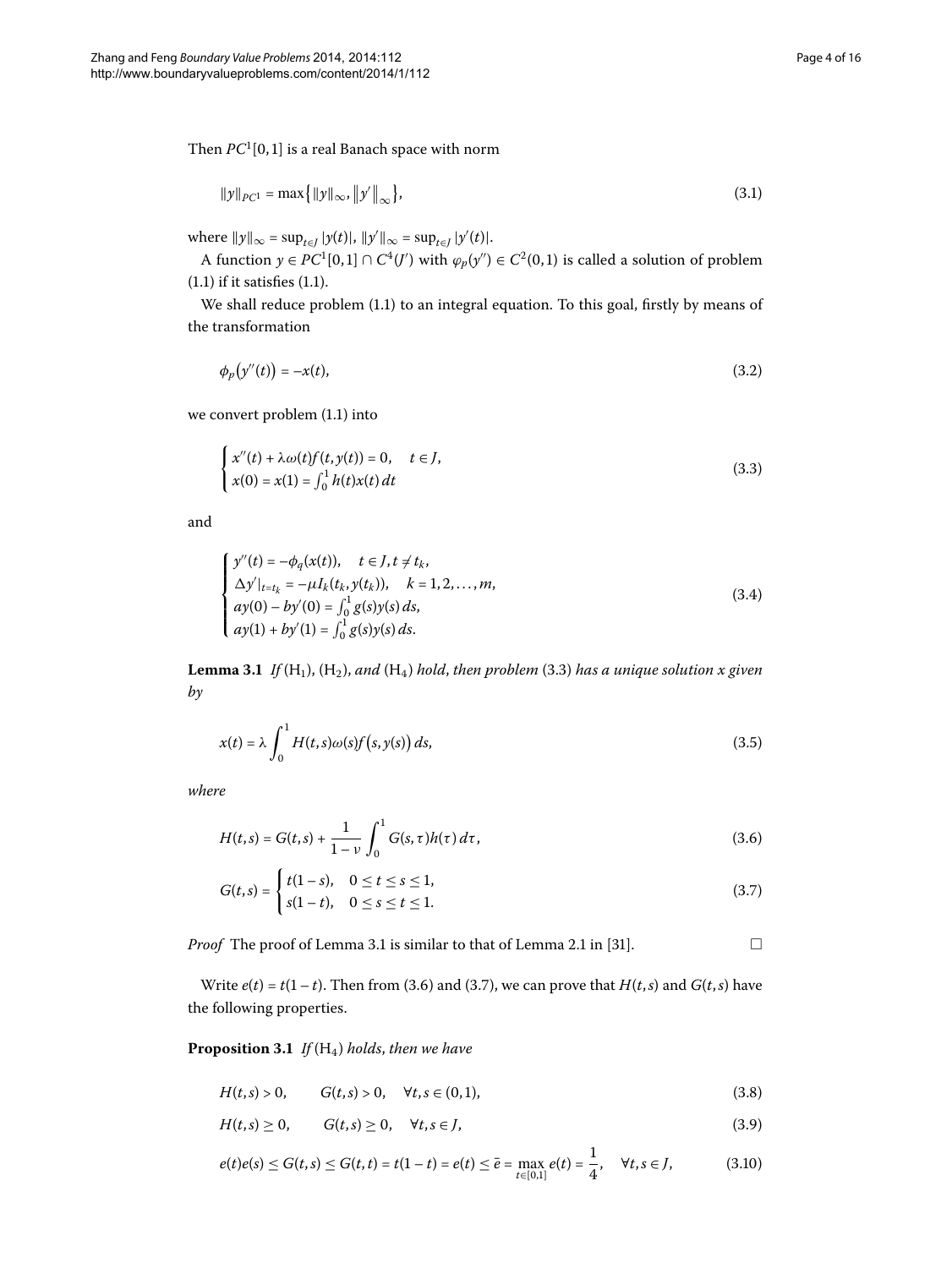<span id="page-4-0"></span>
$$
\rho e(s) \le H(t,s) \le \gamma s(1-s) = \gamma e(s) \le \frac{1}{4}\gamma, \quad \forall t, s \in J,
$$
\n(3.11)

<span id="page-4-1"></span>*where*

$$
\gamma = \frac{1}{1 - \nu}, \qquad \rho = \frac{\int_0^1 e(\tau)h(\tau) \, d\tau}{1 - \nu}.
$$
\n(3.12)

**Remark 3.1** From (3.6) and (3.11), we obtain

$$
\rho e(s) \leq H(s,s) \leq \gamma s(1-s) = \gamma e(s) \leq \frac{1}{4}\gamma, \quad \forall s \in J.
$$

**Lemma 3.2** If  $(H_1)$ ,  $(H_3)$ , and  $(H_4)$  hold, then problem (3.4) has a unique solution y and y *can be expressed in the form*

<span id="page-4-3"></span><span id="page-4-2"></span>
$$
y(t) = \int_0^1 H_1(t,s)\phi_q(x(s))\,ds + \mu \sum_{k=1}^m H_1(t,t_k)I_k(t_k,y(t_k)),\tag{3.13}
$$

*where*

$$
H_1(t,s) = G_1(t,s) + \frac{1}{a-\xi} \int_0^1 G_1(s,\tau)g(\tau) d\tau,
$$
\n(3.14)

$$
G_1(t,s) = \frac{1}{d} \begin{cases} (b+as)(b+a(1-t)), & \text{if } 0 \le s \le t \le 1, \\ (b+at)(b+a(1-s)), & \text{if } 0 \le t \le s \le 1, \end{cases} \tag{3.15}
$$

$$
d = a(2b + a).
$$

*Proof* The proof of Lemma 3[.](#page-4-1)2 is similar to that of Lemma 2.2 in [31[\]](#page-15-2).  $\Box$ 

From (3[.](#page-4-2)14) and (3.15), we can prove that  $H_1(t, s)$  and  $G_1(t, s)$  have the following properties.

**Proposition 3.2** If  $(H_4)$  holds, then we have

$$
H_1(t,s) > 0, \t G_1(t,s) > 0, \quad \forall t, s \in J;
$$
\n(3.16)

$$
\frac{1}{d}b^2 \le G_1(t,s) \le G_1(s,s) \le \frac{1}{d}(b+a)^2, \quad \forall t,s \in J,
$$
\n(3.17)

$$
\rho_1 \le H_1(t,s) \le H_1(s,s) \le \rho_2, \quad \forall t,s \in J,
$$
\n(3.18)

*where*

$$
\rho_1 = \frac{b^2 \gamma_1}{a + 2b}
$$
,  $\rho_2 = \frac{\gamma_1 (b + a)^2}{a + 2b}$ ,  $\gamma_1 = \frac{1}{a - \xi}$ .

Suppose that *y* is a solution of problem (1[.](#page-4-1)1). Then from Lemma 3.1 and Lemma 3.2, we have

$$
y(t)=\int_0^1 H_1(t,s)\phi_q\bigg(\lambda\int_0^1 H(s,\tau)\omega(\tau)f\big(\tau,y(\tau)\big)\,d\tau\bigg)\,ds+\mu\sum_{k=1}^m H_1(t,t_k)I_k\big(t_k,y(t_k)\big).
$$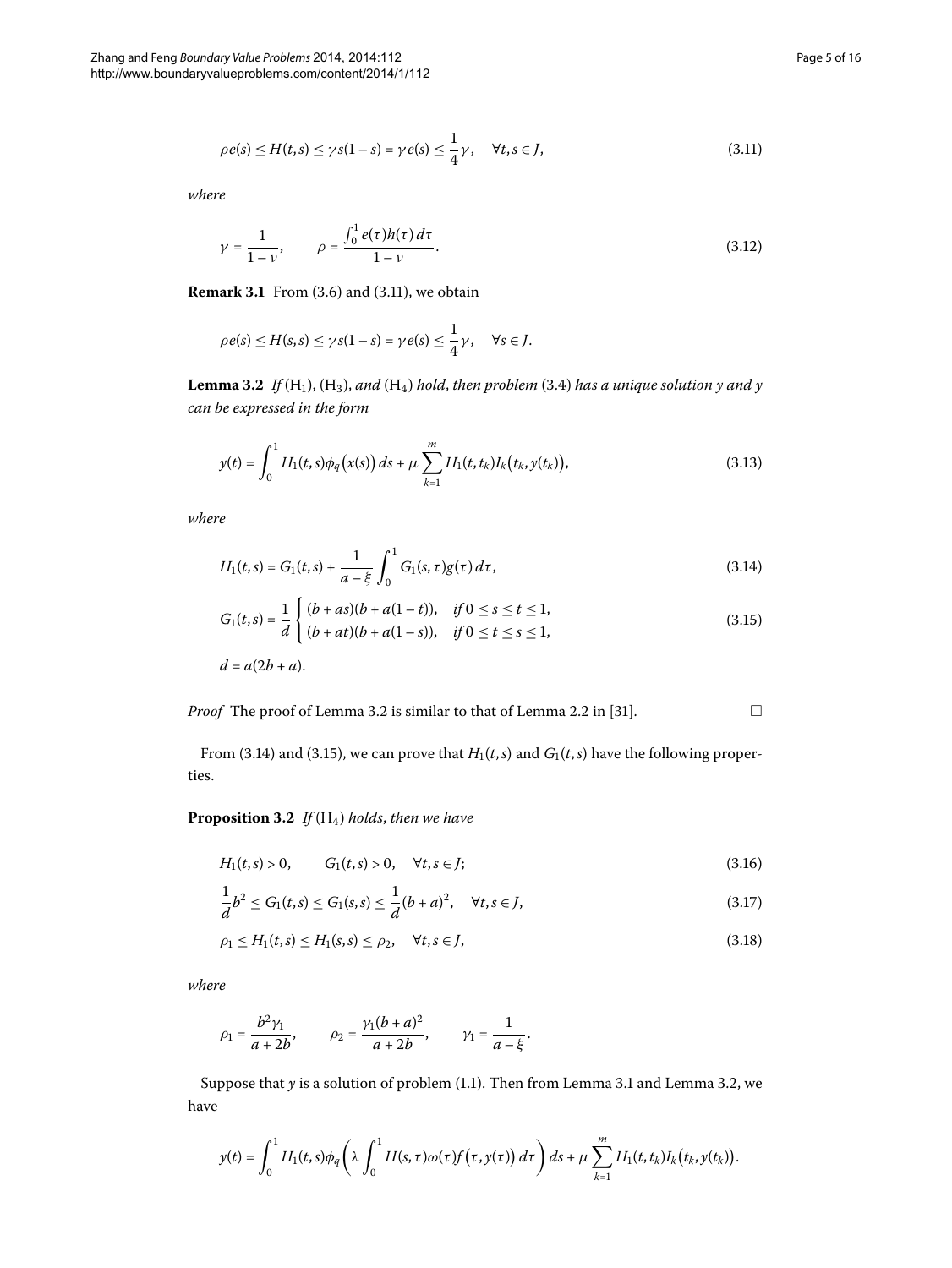Define a cone in  $PC^1[0,1]$  by

<span id="page-5-1"></span>
$$
K = \{ y \in PC^1[0,1] : y \ge 0, y(t) \ge \delta \|y\|_{PC^1}, t \in J \},
$$
\n(3.19)

where

<span id="page-5-2"></span>
$$
\delta = \frac{\rho_1 \rho^{q-1}}{\rho_2 \gamma^{q-1}}.\tag{3.20}
$$

It is easy to see  $K$  is a closed convex cone of  $PC^1[0,1].$ 

Define an operator  $T^{\mu}_{\lambda}: K \to PC^1[0,1]$  by

<span id="page-5-3"></span>
$$
(T_{\lambda}^{\mu}y)(t) = \int_0^1 H_1(t,s)\phi_q\left(\lambda \int_0^1 H(s,\tau)\omega(\tau)f(\tau,y(\tau))\,d\tau\right)ds
$$

$$
+\mu \sum_{k=1}^m H_1(t,t_k)I_k(t_k,y(t_k)).
$$
(3.21)

From (3.21), we know that  $y \in PC^1[0,1]$  is a solution of problem (1.1) if and only if *y* is a fixed point of operator  $T^{\mu}_{\lambda}$ .

<span id="page-5-4"></span>**Lemma 3.3** Suppose that  $(H_1)$ - $(H_4)$  hold. Then  $T_\lambda^\mu(K) \subset K$  and  $T_\lambda^\mu: K \to K$  is completely *continuous*.

*Proof* The proof of Lemma 3[.](#page-5-3)3 is similar to that of Lemma 2.4 in [31[\]](#page-15-2).  $\Box$ 

To obtain positive solutions of problem  $(1.1)$  $(1.1)$  $(1.1)$ , the following fixed point theorem in cones is fundamental, which can be found in  $[35, p.94]$  $[35, p.94]$ .

**Lemma 3.4** Let P be a cone in a real Banach space E. Assume  $\Omega_1$ ,  $\Omega_2$  are bounded open *sets in E with*  $0 \in \Omega_1$ ,  $\overline{\Omega}_1 \subset \Omega_2$ . If

 $A: P \cap (\overline{\Omega}_2 \setminus \Omega_1) \to P$ 

*is completely continuous such that either*

(a)  $||Ax|| \le ||x||$ ,  $\forall x \in P \cap \partial \Omega_1$  and  $||Ax|| \ge ||x||$ ,  $\forall x \in P \cap \partial \Omega_2$ , or

(b)  $||Ax|| \ge ||x||$ ,  $\forall x \in P \cap \partial \Omega_1$  and  $||Ax|| \le ||x||$ ,  $\forall x \in P \cap \partial \Omega_2$ ,

*then A has at least one fixed point in*  $P \cap (\overline{Q}_2 \setminus \Omega_1)$ .

<span id="page-5-0"></span>**Remark 3.2** To make the reader clear what  $\bar{\Omega}_2$ ,  $\partial \Omega_2$ ,  $\partial \Omega_1$ , and  $\Omega_2 \setminus \bar{\Omega}_1$  mean, we give typical examples of  $\Omega_1$  and  $\Omega_2$ , *e.g.*,

$$
\Omega_1 = \{x \in C[a, b] : ||x||_{\infty} < r\}, \qquad \Omega_2 = \{x \in C[a, b] : ||x||_{\infty} < R\}
$$

with  $0 < r < R$ , where  $||x||_{\infty} = \sup_{t \in [a,b]} |x(t)|$ .

## **4 Proofs of the main results**

For convenience we introduce the following notation:

$$
\eta = \varphi_q \bigg( \int_0^1 \omega(s) \, ds \bigg), \qquad \eta^* = \varphi_q \bigg( \int_{t_1}^{t_m} \omega(s) \, ds \bigg)
$$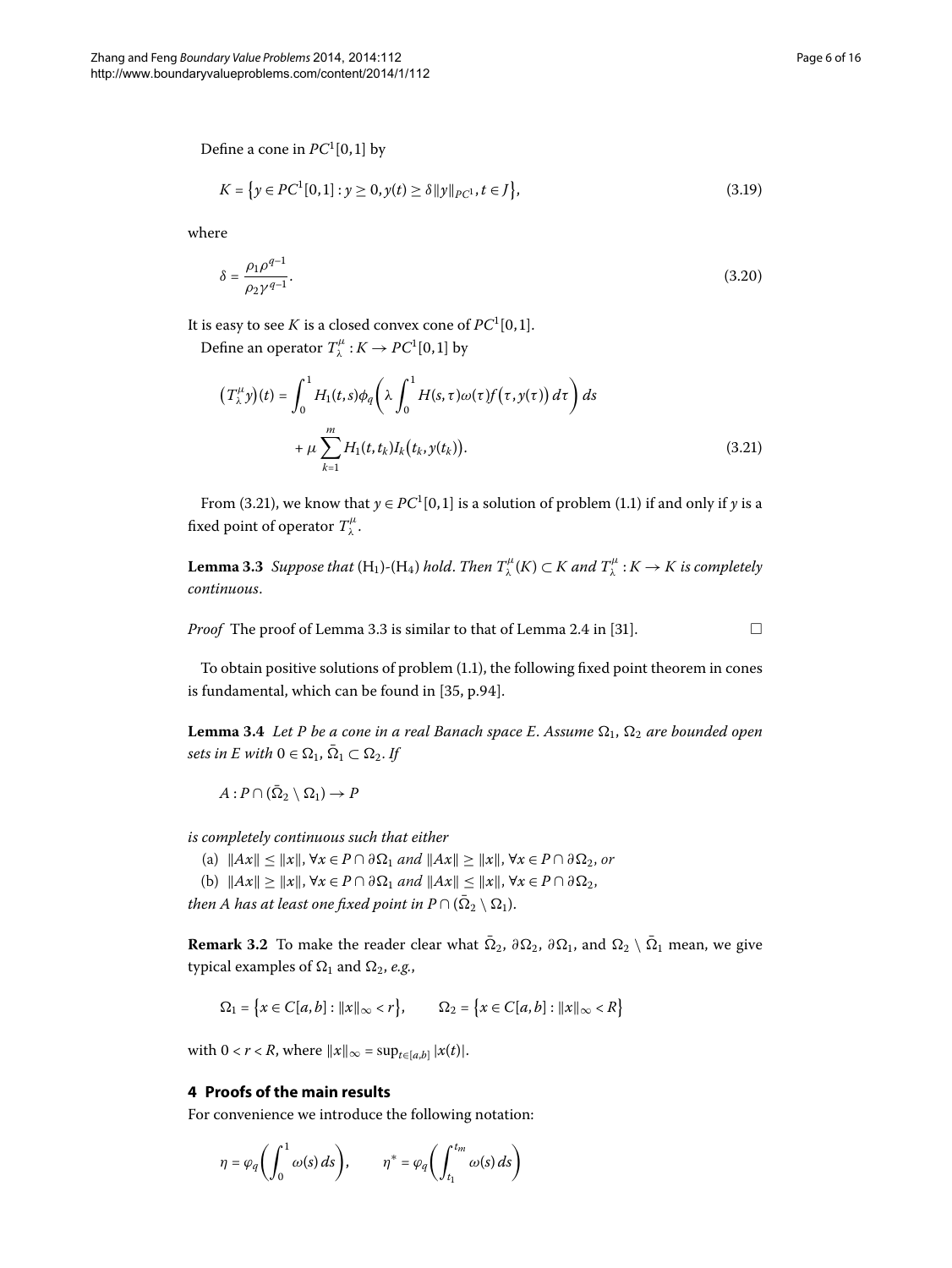and

$$
\Omega_r = \left\{ y \in K : ||y||_{PC^1} < r \right\}, \qquad \partial \Omega_r = \left\{ y \in K : ||y||_{PC^1} = r \right\},\
$$

where  $r > 0$  is a constant.

*Proof of Theorem* 2[.](#page-2-3)1 Part (i). Noticing that  $f(t, y) > 0$ ,  $I_k(t, y) > 0$  ( $k = 1, 2, ..., m$ ) for all *t* and  $y > 0$ , we can define

$$
m_r = \min_{t \in J, \delta r \leq y \leq r} \{f(t, y)\} > 0, \qquad m^* = \min\{m_k, k = 1, 2, \dots, m\} > 0,
$$

where  $r > 0$ , and

$$
m_k=\min_{t\in J,\delta r\leq y\leq r}\big\{I_k(t,y)\big\},\quad k=1,2,\ldots,m.
$$

Let

$$
\lambda_0 \ge \left(\frac{1}{2\rho_1\eta^*}r\right)^{p-1} \left[\rho m_r t_1(1-t_m)\right]^{-1}, \qquad \mu_0 \ge \frac{1}{2m\rho_1 m^*}r.
$$

Then, for  $u \in K \cap \partial \Omega_r$  and  $\lambda > \lambda_0$ ,  $\mu > \mu_0$ , we have

$$
(T_{\lambda}^{\mu} y)(t) = \int_{0}^{1} H_{1}(t,s)\phi_{q}\left(\lambda \int_{0}^{1} H(s,\tau)\omega(\tau)f(\tau,y(\tau)) d\tau\right) ds + \mu \sum_{k=1}^{m} H_{1}(t,t_{k})I_{k}(t_{k},y(t_{k})) \geq \rho_{1}\rho^{q-1}\phi_{q}\left(\lambda \int_{0}^{1} e(\tau)\omega(\tau)f(\tau,y(\tau)) d\tau\right) + \mu \rho_{1} \sum_{k=1}^{m} I_{k}(t_{k},y(t_{k})) \geq \rho_{1}\rho^{q-1}\phi_{q}\left(\lambda \int_{0}^{1} e(\tau)\omega(\tau)m_{r} d\tau\right) + \mu \rho_{1} \sum_{k=1}^{m} m^{*} = \rho_{1}\rho^{q-1}m_{r}^{q-1}\lambda^{q-1}\phi_{q}\left(\int_{0}^{1} e(\tau)\omega(\tau) d\tau\right) + \mu m \rho_{1}m^{*} \geq \rho_{1}\rho^{q-1}m_{r}^{q-1}\lambda^{q-1}\phi_{q}\left(\int_{t_{1}}^{t_{m}} e(\tau)\omega(\tau) d\tau\right) + \mu m \rho_{1}m^{*} \geq \rho_{1}\rho^{q-1}m_{r}^{q-1}\lambda^{q-1}\left[t_{1}(1-t_{m})\right]^{q-1}\phi_{q}\left(\int_{t_{1}}^{t_{m}} \omega(\tau) d\tau\right) + \mu m \rho_{1}m^{*} > \rho_{1}\rho^{q-1}m_{r}^{q-1}\lambda_{0}^{q-1}\left[t_{1}(1-t_{m})\right]^{q-1}\phi_{q}\left(\int_{t_{1}}^{t_{m}} \omega(\tau) d\tau\right) + \mu_{0}m \rho_{1}m^{*} = \rho_{1}\rho^{q-1}m_{r}^{q-1}\lambda_{0}^{q-1}\left[t_{1}(1-t_{m})\right]^{q-1}\eta^{*} + \mu_{0}m \rho_{1}m^{*} \geq \frac{1}{2}r + \frac{1}{2}r = r = ||y||_{PC^{1}},
$$

which implies that

<span id="page-6-0"></span>
$$
||T^{\mu}_{\lambda} y||_{PC^1} > ||y||_{PC^1}, \quad \forall y \in K \cap \partial \Omega_r, \lambda > \lambda_0 \text{ and } \mu > \mu_0.
$$
 (4.1)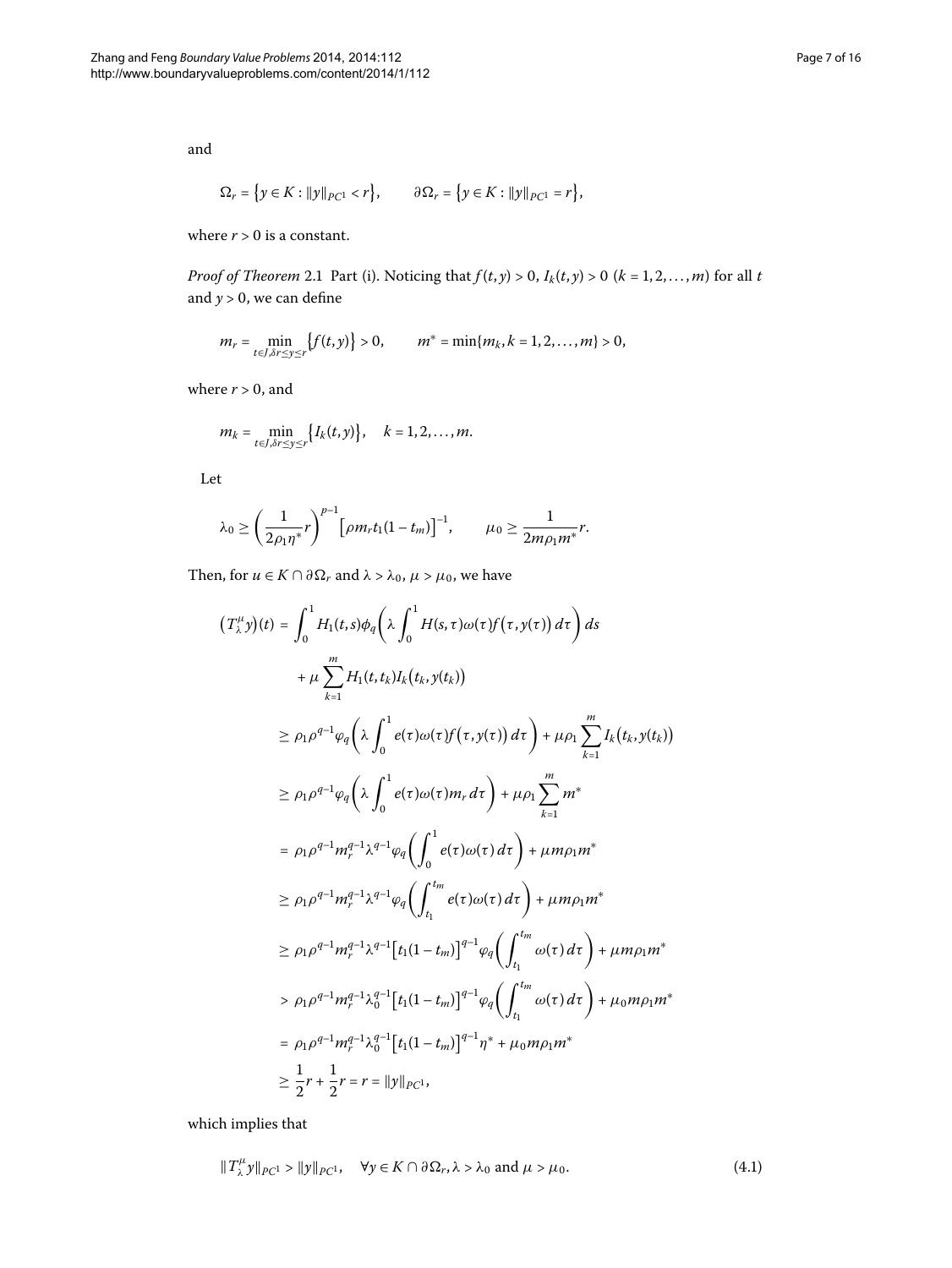If  $f^{\infty} = 0$ ,  $I^{\infty} = 0$ , then there exist  $l_1 > 0$ ,  $l_2 > 0$ , and  $R > r > 0$  such that

<span id="page-7-1"></span>
$$
f(t,y) < l_1\varphi_p(y), \qquad l_k(t,y) < l_2y, \quad \forall t \in J, y \geq R, k = 1,2,\ldots,m,
$$

where  $l_1$  satisfies

<span id="page-7-2"></span>
$$
2\max\{\rho_2, a(a+b)\}\eta\varphi_q\left(\frac{1}{4}\gamma\lambda l_1\right) \le 1,\tag{4.2}
$$

 $l_2$  satisfies

$$
2\max\{\rho_2, a(a+b)\}m\mu_2 \le 1. \tag{4.3}
$$

Let  $\alpha = \frac{R}{\delta}$ . Thus, when  $y \in K \cap \partial \Omega_{\alpha}$  we have

$$
y(t) \ge \delta ||y||_{PC^1} = \delta \alpha = R, \quad t \in J,
$$

and then we get

<span id="page-7-0"></span>
$$
(T_{\lambda}^{\mu}y)(t) = \int_{0}^{1} H_{1}(t,s)\phi_{q}\left(\lambda \int_{0}^{1} H(s,\tau)\omega(\tau)f(\tau,y(\tau)) d\tau\right) ds + \mu \sum_{k=1}^{m} H_{1}(t,t_{k})I_{k}(t_{k},y(t_{k})) \n\leq \rho_{2}\left(\frac{1}{4}\lambda\gamma\right)^{q-1}\varphi_{q}\left(\int_{0}^{1} \omega(\tau)f(\tau,y(\tau)) d\tau\right) + \mu \rho_{2} \sum_{k=1}^{m} I_{k}(t_{k},y(t_{k})) \n\leq \rho_{2}\left(\frac{1}{4}\lambda\gamma\right)^{q-1}\varphi_{q}\left(\int_{0}^{1} \omega(\tau)I_{1}\varphi_{p}(y(\tau)) d\tau\right) + \mu \rho_{2} \sum_{k=1}^{m} I_{2}y(t_{k}) \n\leq \rho_{2}\left(\frac{1}{4}\lambda\gamma\right)^{q-1}\varphi_{q}\left(\int_{0}^{1} \omega(\tau)I_{1}\varphi_{p}(|y||p_{C}t) d\tau\right) + \mu \rho_{2} \sum_{k=1}^{m} I_{2}|y||p_{C}t_{k}
$$
\n
$$
\leq \rho_{2}\left(\frac{1}{4}\lambda\gamma\right)^{q-1}I_{1}^{q-1}||y||p_{C}t\varphi_{q}\left(\int_{0}^{1} \omega(\tau) d\tau\right) + \mu \rho_{2}m I_{2}||y||p_{C}t_{k}
$$
\n
$$
= \rho_{2}\left(\frac{1}{4}\lambda\gamma\right)^{q-1}I_{1}^{q-1}||y||p_{C}t\varphi_{q}\left(\int_{0}^{1} \omega(\tau) d\tau\right) + \mu \rho_{2}m I_{2}||y||p_{C}t_{k}
$$
\n
$$
\leq \frac{1}{2}||y||p_{C}t + \frac{1}{2}||y||p_{C}t_{k} = ||y||p_{C}t, \qquad (4.4)
$$
\n
$$
|(T_{\lambda}^{\mu}y)'(t)| \leq \int_{0}^{1} |H'_{1}(t,s)|\phi_{q}\left(\lambda \int_{0}^{1} H(s,\tau)\omega(\tau)f(\tau,y(\tau)) d\tau\right) ds + \mu \sum_{k=1}^{m}
$$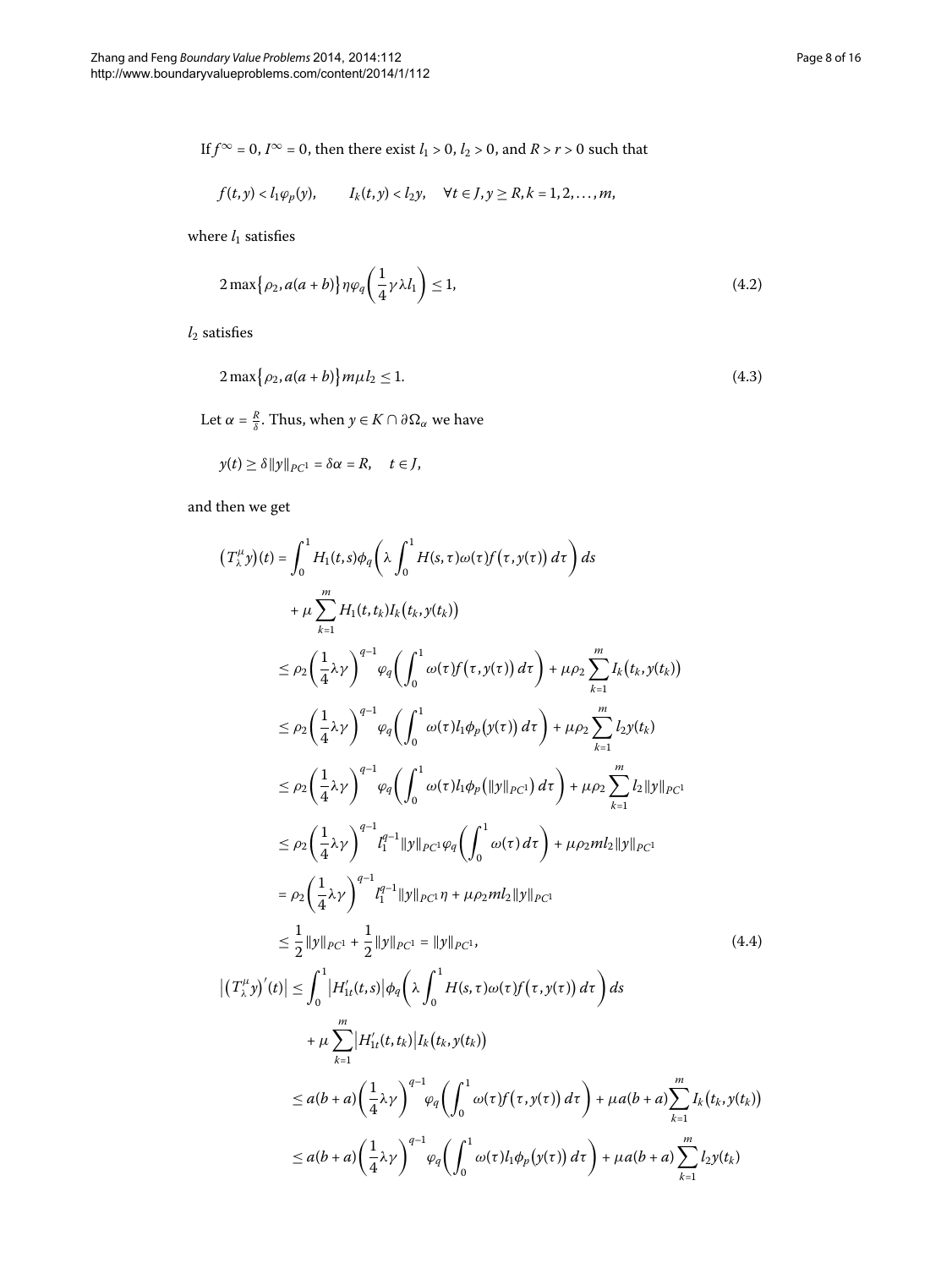<span id="page-8-0"></span>
$$
\leq a(b+a)\left(\frac{1}{4}\lambda\gamma\right)^{q-1}\varphi_q\left(\int_0^1 \omega(\tau)l_1\phi_p\left(\|y\|_{PC^1}\right)d\tau\right) + \mu a(b+a)\sum_{k=1}^m l_2\|y\|_{PC^1} \leq a(b+a)\left(\frac{1}{4}\lambda\gamma\right)^{q-1}l_1^{q-1}\|y\|_{PC^1}\eta + \mu a(b+a)ml_2\|y\|_{PC^1} \leq \frac{1}{2}\|y\|_{PC^1} + \frac{1}{2}\|y\|_{PC^1} = \|y\|_{PC^1},
$$
\n(4.5)

where

$$
H'_{1t}(t,s) = G'_{1t}(t,s) = \begin{cases} -a(b+as), & \text{if } 0 \le s \le t \le 1, \\ a(b+a(1-s)), & \text{if } 0 \le t \le s \le 1 \end{cases}
$$

and

<span id="page-8-1"></span>
$$
\max_{t,s\in J, t\neq s} |H'_{1t}(t,s)| = \max_{t,s\in J, t\neq s} |G'_{1t}(t,s)| = a(b+a).
$$

It follows from  $(4.4)$  $(4.4)$  $(4.4)$  and  $(4.5)$  that

$$
\|T_{\lambda}^{\mu}y\|_{PC^1} \le \|y\|_{PC^1}, \quad \forall y \in K \cap \partial \Omega_{\alpha}.\tag{4.6}
$$

Applying (b) of Lemma 3[.](#page-5-4)4 to (4.1) and (4.6) shows that  $T^{\mu}_{\lambda}$  has a fixed point  $y \in K \cap$  $(\bar{\Omega}_{\alpha} \setminus \Omega_r)$  with  $r \le ||y||_{PC^1} \le \alpha = \frac{1}{\delta}R$ . Hence, since for  $y \in K$  we have  $y(t) \ge \delta ||y||_{PC^1}$ ,  $t \in J$ , it follows that (2.2) holds. This gives the proof of part (i).

Part (ii). Noticing that  $f(t, y) > 0$ ,  $I_k(t, y) > 0$  ( $k = 1, 2, ..., m$ ) for all  $t$  and  $y > 0$ , we can define

$$
m_R = \min_{t \in J, \delta R \le y \le R} \{f(t, y)\} > 0, \qquad m^{**} = \min \{m_k^*, k = 1, 2, \dots, m\} > 0,
$$

where  $R > 0$ , and

$$
m_k^* = \min_{t \in J, \delta R \le y \le R} \{ I_k(t, y) \}, \quad k = 1, 2, ..., m.
$$

Let

$$
\lambda_0 \geq \left(\frac{1}{2\rho_1\eta^*}R\right)^{p-1} \left[\rho m_R t_1(1-t_m)\right]^{-1}, \qquad \mu_0 \geq \frac{1}{2m\rho_1 m^{**}}R.
$$

Then, for  $y \in K \cap \partial \Omega_R$  and  $\lambda > \lambda_0$ ,  $\mu > \mu_0$ , we have

$$
(T_{\lambda}^{\mu}y)(t) = \int_0^1 H_1(t,s)\phi_q\left(\lambda \int_0^1 H(s,\tau)\omega(\tau)f(\tau,y(\tau)) d\tau\right) ds
$$

$$
+ \mu \sum_{k=1}^m H_1(t,t_k)I_k(t_k,y(t_k))
$$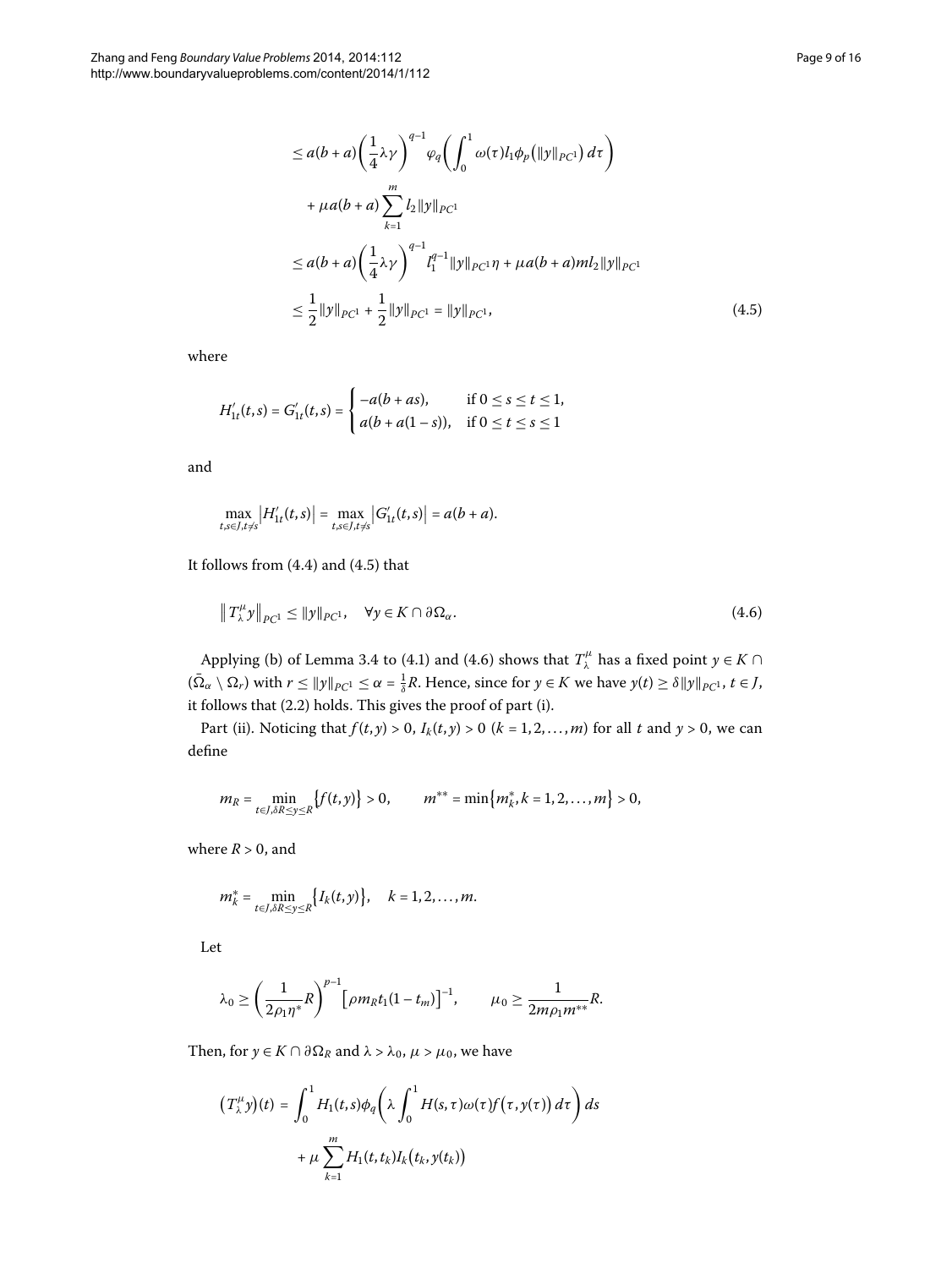$$
\geq \rho_1 \rho^{q-1} \varphi_q \left( \lambda \int_0^1 e(\tau) \omega(\tau) f(\tau, y(\tau)) d\tau \right) + \mu \rho_1 \sum_{k=1}^m I_k(t_k, y(t_k))
$$
\n
$$
\geq \rho_1 \rho^{q-1} \varphi_q \left( \lambda \int_0^1 e(\tau) \omega(\tau) m_R d\tau \right) + \mu \rho_1 \sum_{k=1}^m m^{**}
$$
\n
$$
= \rho_1 \rho^{q-1} m_R^{q-1} \lambda^{q-1} \varphi_q \left( \int_0^1 e(\tau) \omega(\tau) d\tau \right) + \mu m \rho_1 m^{**}
$$
\n
$$
\geq \rho_1 \rho^{q-1} m_R^{q-1} \lambda^{q-1} \varphi_q \left( \int_{t_1}^{t_m} e(\tau) \omega(\tau) d\tau \right) + \mu m \rho_1 m^{**}
$$
\n
$$
\geq \rho_1 \rho^{q-1} m_R^{q-1} \lambda^{q-1} [t_1(1-t_m)]^{q-1} \varphi_q \left( \int_{t_1}^{t_m} \omega(\tau) d\tau \right) + \mu m \rho_1 m^{**}
$$
\n
$$
> \rho_1 \rho^{q-1} m_R^{q-1} \lambda_0^{q-1} [t_1(1-t_m)]^{q-1} \varphi_q \left( \int_{t_1}^{t_m} \omega(\tau) d\tau \right) + \mu_0 m \rho_1 m^{**}
$$
\n
$$
= \rho_1 \rho^{q-1} m_R^{q-1} \lambda_0^{q-1} [t_1(1-t_m)]^{q-1} \eta^* + \mu_0 m \rho_1 m^{**}
$$
\n
$$
\geq \frac{1}{2} R + \frac{1}{2} R = ||y||_{PC^1},
$$

which implies that

<span id="page-9-0"></span>
$$
\|T^{\mu}_{\lambda}y\|_{PC^1} > \|y\|_{PC^1}, \quad \forall y \in K \cap \partial \Omega_R, \lambda > \lambda_0 \text{ and } \mu > \mu_0.
$$
 (4.7)

If  $f^0 = 0$ ,  $I^0 = 0$ , then there exist  $l_1 > 0$ ,  $l_2 > 0$ , and  $0 < r < R$  such that

<span id="page-9-1"></span>
$$
f(t,y) < l_1\varphi_p(y), \qquad l_k(t,y) < l_2y \quad (\forall t \in J, 0 \leq y \leq r, k = 1,2,\ldots,m),
$$

where  $l_1$  and  $l_2$  satisfy (4[.](#page-7-2)2) and (4.3), respectively.

Similar to the proof of  $(4.6)$ , we can prove that

<span id="page-9-2"></span>
$$
\|T^{\mu}_{\lambda}y\|_{PC^1} \le \|y\|_{PC^1}, \quad \forall y \in K \cap \partial \Omega_r. \tag{4.8}
$$

Applying (a) of Lemma 3[.](#page-9-0)4 to (4.7) and (4.8) shows that  $T^{\mu}_{\lambda}$  has a fixed point  $y \in K \cap$  $(\bar{\Omega}_R \setminus \Omega_r)$  with  $r \le ||y||_{PC} \le R$ . Hence, since for  $y \in K$  we have  $y(t) \ge \delta ||y||_{PC}$  for  $t \in J$ , it follows that (2.3) holds. This gives the proof of part (ii).

Consider part (iii). Choose two numbers  $r_1$  and  $r_2$  satisfying (2.1). By part (i) and part (ii), there exist  $\lambda_0 > 0$  and  $\mu_0 > 0$  such that

$$
\left\|T_{\lambda}^{\mu}y\right\|_{PC^1} > \|y\|_{PC^1}, \quad \forall y \in K \cap \partial \Omega_{r_i}, i = 1, 2. \tag{4.9}
$$

Since  $f^0 = f^\infty = I^\infty = I^0 = 0$ , from the proof of part (i) and part (ii), it follows that

<span id="page-9-3"></span>
$$
\|T^{\mu}_{\lambda}y\|_{PC^1} < \|y\|_{PC^1}, \quad \forall y \in K \cap \partial \Omega_r \tag{4.10}
$$

and

$$
\|T^{\mu}_{\lambda}y\|_{PC^1} < \|y\|_{PC^1}, \quad \forall y \in K \cap \partial \Omega_R.
$$
 (4.11)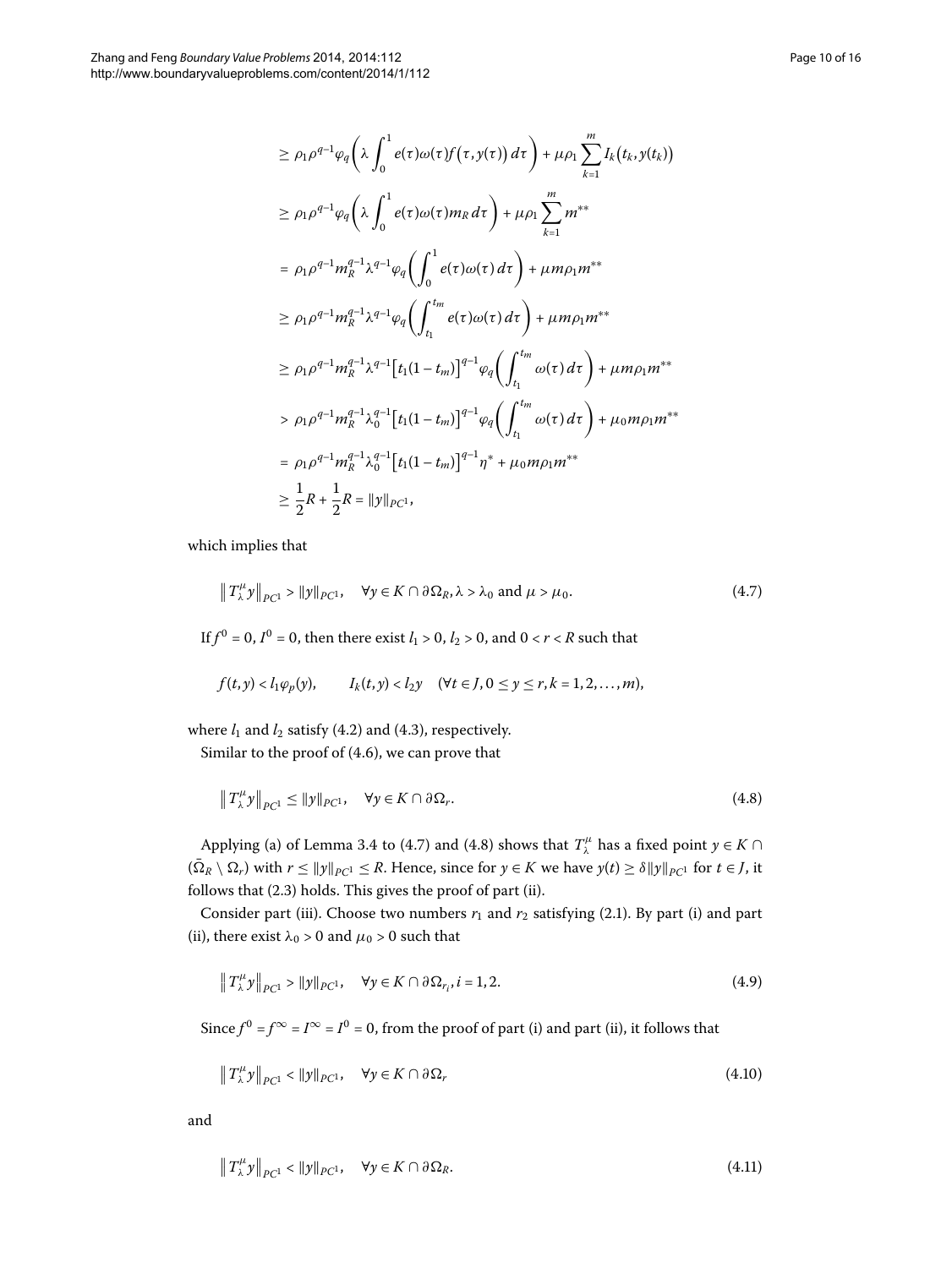Applying Lemma 3[.](#page-9-3)4 to (4.9)-(4.11) shows that  $T^{\mu}_{\lambda}$  has two fixed points  $y_1$  and  $y_2$  such that  $y_1 \in K \cap (\bar{\Omega}_{r_1} \setminus \Omega_r)$  and  $y_2 \in K \cap (\bar{\Omega}_R \setminus \Omega_{r_2})$ . These are the desired distinct positive solutions of problem (1[.](#page-2-5)1) for  $\lambda_0 > 0$  and  $\mu_0 > 0$  satisfying (2.4). Then the result of part (iii)  $\Box$  follows.  $\Box$ 

*Proof of Theorem* 2[.](#page-2-6)2 Part (i). Noticing that  $f(t, y) > 0$ ,  $I_k(t, y) > 0$  ( $k = 1, 2, ..., m$ ) for all *t* and  $y > 0$ , we can define

$$
M_r = \max_{t \in J, \delta r \leq y \leq r} \{f(t, y)\} > 0, \qquad M^* = \max\{M_k, k = 1, 2, \dots, m\} > 0,
$$

where  $r > 0$ , and

$$
M_k = \max_{t \in J, \delta r \leq y \leq r} \{I_k(t, y)\}, \quad k = 1, 2, \ldots, m.
$$

Let

$$
\bar{\lambda}_0 \le 4 \bigg( \frac{1}{2 \max\{\rho_2, a(a+b)\}\eta} r \bigg)^{p-1} (M_r \gamma)^{-1},
$$
  

$$
\bar{\mu}_0 \le \frac{1}{2 \max\{\rho_2, a(a+b)\}\eta M^*} r.
$$

Then, for  $y \in K \cap \partial \Omega_r$  and  $\lambda < \bar{\lambda}_0$ ,  $\mu < \bar{\mu}_0$ , we have

<span id="page-10-0"></span>
$$
(T_{\lambda}^{\mu}y)(t) = \int_{0}^{1} H_{1}(t,s)\phi_{q}\left(\lambda \int_{0}^{1} H(s,\tau)\omega(\tau)f(\tau,y(\tau)) d\tau\right) ds
$$
  
+  $\mu \sum_{k=1}^{m} H_{1}(t,t_{k})I_{k}(t_{k},y(t_{k}))$   

$$
\leq \rho_{2}\left(\frac{1}{4}\gamma\right)^{q-1} \varphi_{q}\left(\lambda \int_{0}^{1} \omega(\tau)f(\tau,y(\tau)) d\tau\right) + \mu \rho_{2} \sum_{k=1}^{m} I_{k}(t_{k},y(t_{k}))
$$
  

$$
\leq \rho_{2}\left(\frac{1}{4}\gamma\lambda\right)^{q-1} \varphi_{q}\left(\int_{0}^{1} \omega(\tau)M_{r} d\tau\right) + \mu \rho_{2} \sum_{k=1}^{m} M^{*}
$$
  

$$
= \rho_{2}\left(\frac{1}{4}\gamma\lambda M_{r}\right)^{q-1} \varphi_{q}\left(\int_{0}^{1} \omega(\tau) d\tau\right) + \mu \rho_{2} mM^{*}
$$
  

$$
< \rho_{2}\left(\frac{1}{4}\gamma\bar{\lambda}_{0}M_{r}\right)^{q-1} \eta + \bar{\mu}_{0}\rho_{2} mM^{*}
$$
  

$$
\leq \frac{1}{2}r + \frac{1}{2}r = ||y||_{PC^{1}}.
$$
 (4.12)

Similar to the proof of  $(4.5)$ , we can prove

<span id="page-10-2"></span><span id="page-10-1"></span> $\left| \left( T_{\lambda}^{\mu} y \right)'(t) \right|$  $\vert \langle \Vert y \Vert_{PC^1}.$  (4.13)

It follows from  $(4.12)$  and  $(4.13)$  that

$$
\|T^{\mu}_{\lambda}y\|_{PC^1} < \|y\|_{PC^1}, \quad \forall y \in K \cap \partial \Omega_r. \tag{4.14}
$$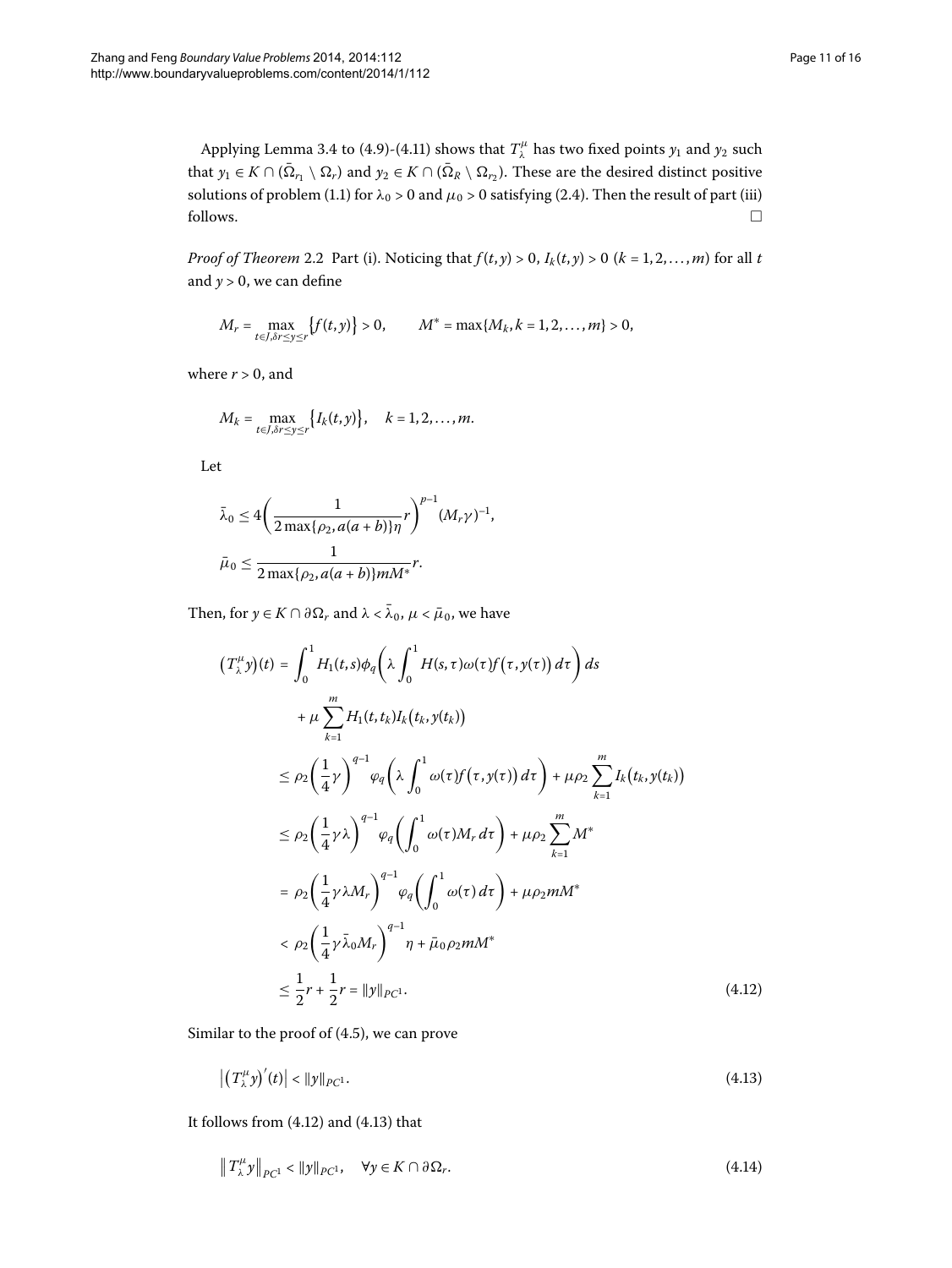If  $f_{\infty} = \infty$ ,  $I_{\infty} = \infty$ , then there exist  $l_3 > 0$ ,  $l_4 > 0$ , and  $R > r > 0$  such that

<span id="page-11-2"></span><span id="page-11-1"></span>
$$
f(t,y) > l_3\varphi_p(y), \qquad I_k(t,y) > l_4y \quad (\forall t \in J, y \ge R, k = 1,2,\ldots,m),
$$

where  $l_3$  satisfies

$$
2\rho_1 \rho^{q-1} \lambda^{q-1} l_3^{q-1} \delta \left[ t_1 (1 - t_m) \right]^{q-1} \eta^* \ge 1, \tag{4.15}
$$

 $l_4$  satisfies

$$
2\mu \rho_1 m l_4 \delta \ge 1. \tag{4.16}
$$

Let  $\alpha = \frac{R}{\delta}$ . Thus, when  $y \in K \cap \partial \Omega_{\alpha}$  we have

$$
y(t) \geq \delta ||y||_{PC^1} = \delta \alpha = R, \quad t \in J,
$$

and then we get

$$
(T_{\lambda}^{\mu}y)(t) = \int_{0}^{1} H_{1}(t,s)\phi_{q}\left(\lambda \int_{0}^{1} H(s,\tau)\omega(\tau)f(\tau,y(\tau)) d\tau\right) ds
$$
  
+  $\mu \sum_{k=1}^{m} H_{1}(t,t_{k})I_{k}(t_{k},y(t_{k}))$   

$$
\geq \rho_{1}\rho^{q-1}\phi_{q}\left(\lambda \int_{0}^{1} e(\tau)\omega(\tau)f(\tau,y(\tau)) d\tau\right) + \mu \rho_{1} \sum_{k=1}^{m} I_{k}(t_{k},y(t_{k}))
$$
  

$$
\geq \rho_{1}\rho^{q-1}\lambda^{q-1}\phi_{q}\left(\int_{0}^{1} e(\tau)\omega(\tau)I_{3}\phi_{p}(y(\tau)) d\tau\right) + \mu \rho_{1} \sum_{k=1}^{m} I_{4}y(t_{k})
$$
  

$$
\geq \rho_{1}\rho^{q-1}\lambda^{q-1}\phi_{q}\left(\int_{0}^{1} e(\tau)\omega(\tau)I_{3}\phi_{p}(\delta\|y\|_{PC}) d\tau\right) + \mu \rho_{1} \sum_{k=1}^{m} I_{4}\delta\|y\|_{PC1}
$$
  
=  $\rho_{1}\rho^{q-1}\lambda^{q-1}I_{3}^{q-1}\delta\|y\|_{PC1}\phi_{q}\left(\int_{0}^{1} e(\tau)\omega(\tau) d\tau\right) + \mu \rho_{1}mI_{4}\delta\|y\|_{PC1}$   

$$
\geq \rho_{1}\rho^{q-1}\lambda^{q-1}I_{3}^{q-1}\delta\|y\|_{PC1}\phi_{q}\left(\int_{t_{1}}^{t_{m}} e(\tau)\omega(\tau) d\tau\right) + \mu \rho_{1}mI_{4}\delta\|y\|_{PC1}
$$
  

$$
\geq \rho_{1}\rho^{q-1}\lambda^{q-1}I_{3}^{q-1}\delta\|y\|_{PC1}[t_{1}(1-t_{m})]^{q-1}\phi_{q}\left(\int_{t_{1}}^{t_{m}} \omega(\tau) d\tau\right) + \mu \rho_{1}mI_{4}\delta\|y\|_{PC1}
$$
  

$$
> \rho_{1}\rho^{q-1}\lambda^{q-1}I_{3}^{q-1}\delta\|y\|_{PC1}[t_{1}(1-t_{m})]
$$

This yields

<span id="page-11-0"></span>
$$
\|T_{\lambda}^{\mu}y\|_{PC^1} \ge \|y\|_{PC^1}, \quad \forall y \in K \cap \partial \Omega_{\alpha}.\tag{4.17}
$$

Applying (b) of Lemma 3[.](#page-5-4)4 to (4.14) and (4.17) shows that  $T^{\mu}_{\lambda}$  has a fixed point  $y \in K \cap$  $(\bar{\Omega}_{\alpha} \setminus \Omega_r)$  with  $r \le ||y||_{PC^1} \le \alpha = \frac{1}{\delta}R$ . Hence, since for  $y \in K$  we have  $y(t) \ge \delta ||y||_{PC^1}$ ,  $t \in J$ , it follows that (2.2) holds. This gives the proof of part (i).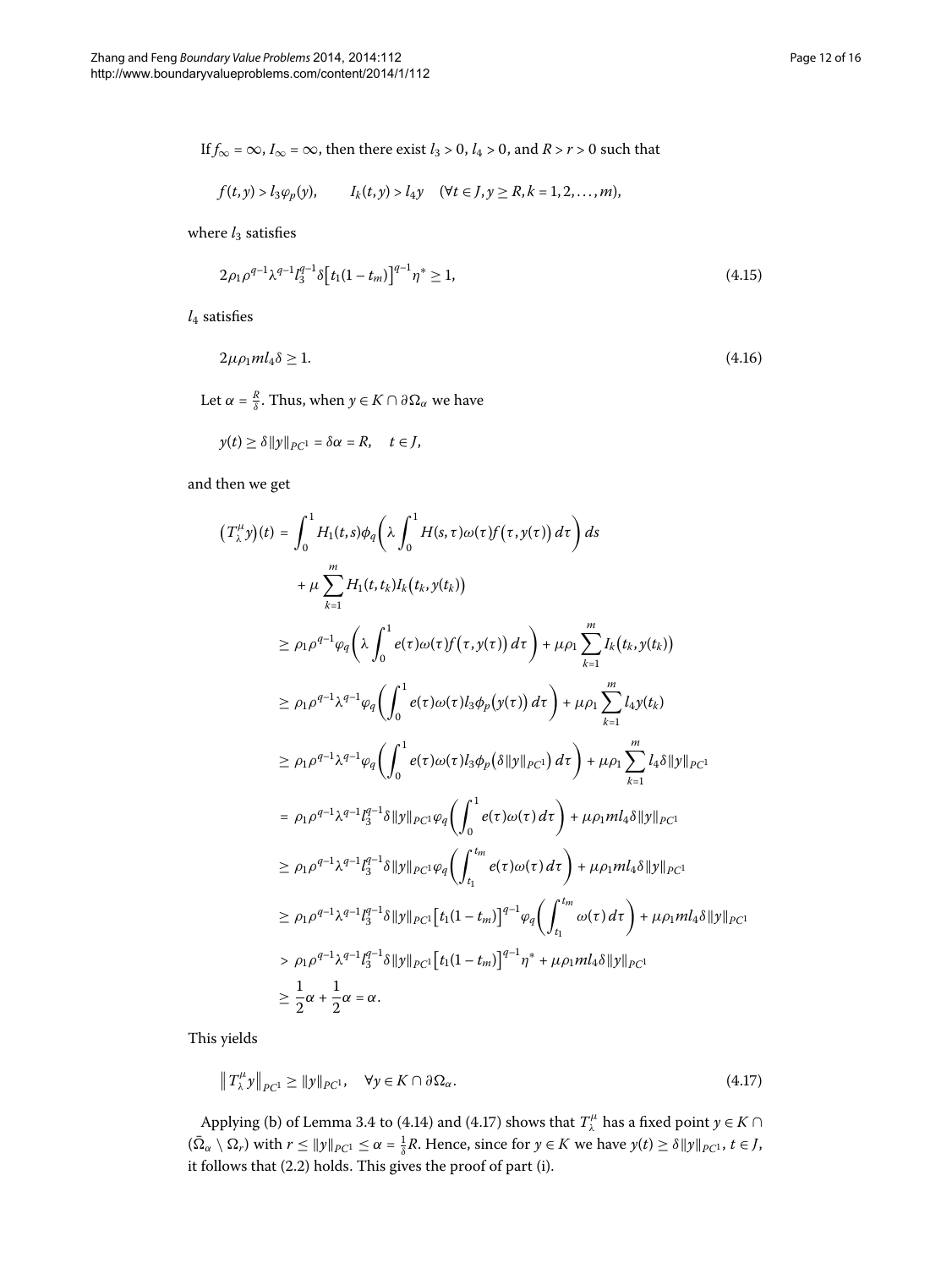Part (ii). Noticing that  $f(t, y) > 0$ ,  $I_k(t, y) > 0$  ( $k = 1, 2, ..., m$ ) for all  $t$  and  $y > 0$ , we can define

$$
M_R = \max_{t \in J, 0 \le y \le R} \{f(t, y)\} > 0, \qquad M^{**} = \max \{M_k^*, k = 1, 2, \dots, m\} > 0,
$$

where  $R > 0$ , and

$$
M_k^* = \max_{t \in J, 0 \le y \le R} \{ I_k(t, y) \}, \quad k = 1, 2, \dots, m.
$$

Let

$$
\bar{\lambda}_0 \le 4 \bigg( \frac{R}{2 \rho_2 \eta} \bigg)^{p-1} (\gamma M_R)^{-1}, \qquad \bar{\mu}_0 \le \frac{R}{2 \rho_2 m M^{**}}.
$$

Then, for  $y \in K \cap \partial \Omega_R$  and  $\lambda < \bar{\lambda}_0$ ,  $\mu < \bar{\mu}_0$ , we have

<span id="page-12-0"></span>
$$
(T_{\lambda}^{\mu}y)(t) = \int_{0}^{1} H_{1}(t,s)\phi_{q}\left(\lambda \int_{0}^{1} H(s,\tau)\omega(\tau)f(\tau,y(\tau)) d\tau\right) ds
$$
  
+  $\mu \sum_{k=1}^{m} H_{1}(t,t_{k})I_{k}(t_{k},y(t_{k}))$   

$$
\leq \rho_{2}\left(\frac{1}{4}\gamma\right)^{q-1} \varphi_{q}\left(\lambda \int_{0}^{1} \omega(\tau)f(\tau,y(\tau)) d\tau\right) + \mu \rho_{2} \sum_{k=1}^{m} I_{k}(t_{k},y(t_{k}))
$$
  

$$
\leq \rho_{2}\left(\frac{1}{4}\gamma\lambda\right)^{q-1} \varphi_{q}\left(\int_{0}^{1} \omega(\tau)M_{R} d\tau\right) + \mu \rho_{2} \sum_{k=1}^{m} M^{**}
$$
  

$$
= \rho_{2}\left(\frac{1}{4}\gamma\lambda M_{R}\right)^{q-1} \varphi_{q}\left(\int_{0}^{1} \omega(\tau) d\tau\right) + \mu \rho_{2} mM^{**}
$$
  

$$
< \rho_{2}\left(\frac{1}{4}\gamma\bar{\lambda}_{0}M_{R}\right)^{q-1} \eta + \bar{\mu}_{0}\rho_{2} mM^{**}
$$
  

$$
\leq \frac{1}{2}R + \frac{1}{2}R = ||y||_{PC1}.
$$
 (4.18)

Similar to the proof of  $(4.5)$ , we can prove

<span id="page-12-2"></span><span id="page-12-1"></span>
$$
\left| \left( T_{\lambda}^{\mu} y \right)'(t) \right| \le \| y \|_{PC^1}, \quad \forall y \in K \cap \partial \Omega_R. \tag{4.19}
$$

It follows from  $(4.18)$  $(4.18)$  $(4.18)$  and  $(4.19)$  that

$$
\|T_{\lambda}^{\mu}y\|_{PC^1} < \|y\|_{PC^1}, \quad \forall y \in K \cap \partial \Omega_R. \tag{4.20}
$$

If  $f_0 = \infty$ ,  $I_0 = \infty$ , then there exist  $l_3 > 0$ ,  $l_4 > 0$ , and  $0 < r < R$  such that

$$
f(t, y) > l_3 \varphi_p(y)
$$
,  $I_k(t, y) > l_4 y \quad (\forall t \in J, 0 \le y \le r, k = 1, 2, ..., m)$ ,

where  $l_3$  and  $l_4$  satisfy (4[.](#page-11-2)15) and (4.16), respectively.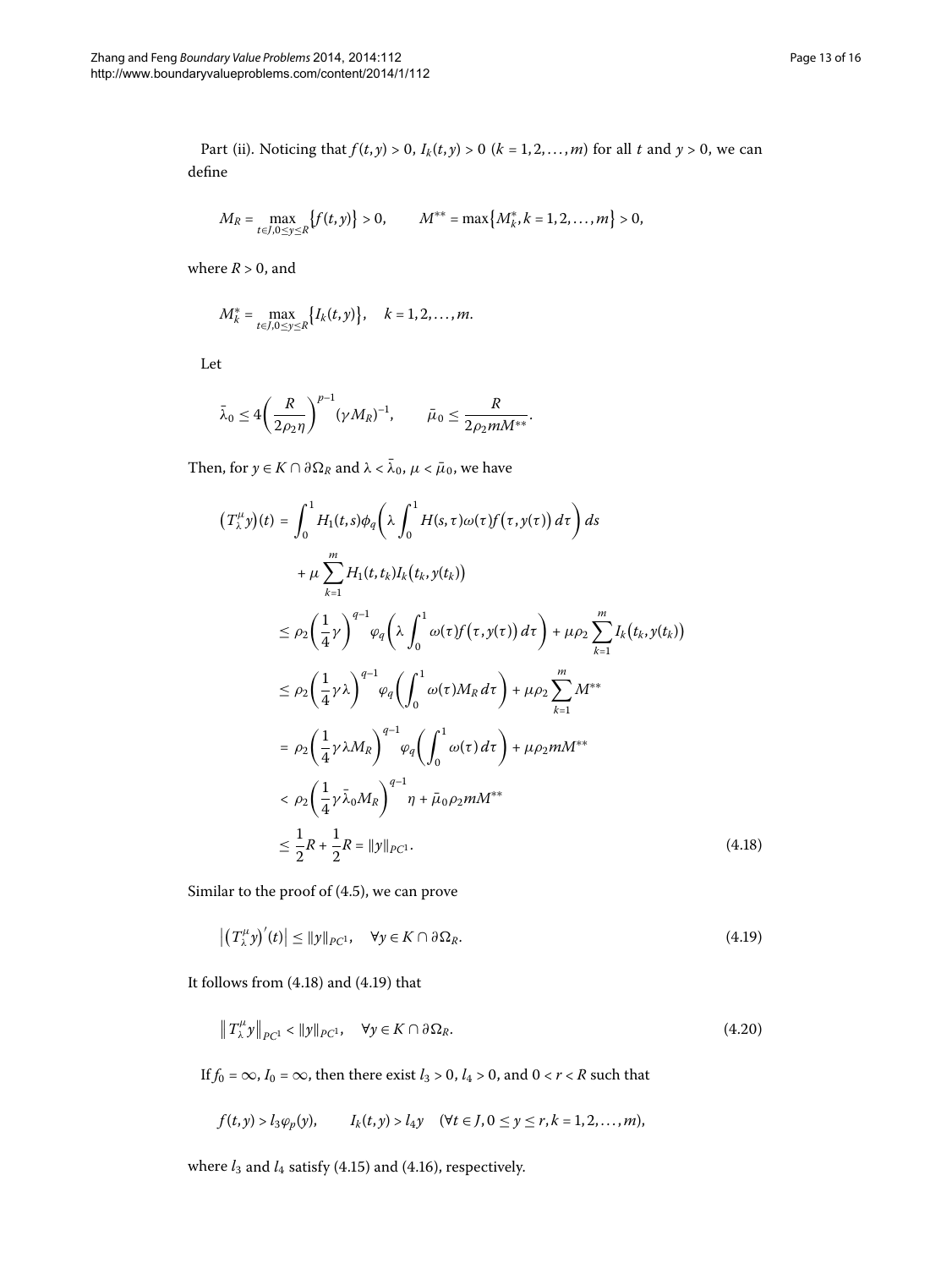Therefore, for  $y \in K \cap \partial \Omega_r$ , we obtain

$$
(T_{\lambda}^{\mu}y)(t) = \int_{0}^{1} H_{1}(t,s)\phi_{q}\left(\lambda \int_{0}^{1} H(s,\tau)\omega(\tau)f(\tau,y(\tau)) d\tau\right) ds
$$
  
\n
$$
+ \mu \sum_{k=1}^{m} H_{1}(t,t_{k})I_{k}(t_{k},y(t_{k}))
$$
  
\n
$$
\geq \rho_{1}\rho^{q-1}\varphi_{q}\left(\lambda \int_{0}^{1} e(\tau)\omega(\tau)f(\tau,y(\tau)) d\tau\right) + \mu \rho_{1} \sum_{k=1}^{m} I_{k}(t_{k},y(t_{k}))
$$
  
\n
$$
\geq \rho_{1}\rho^{q-1}\lambda^{q-1}\varphi_{q}\left(\int_{0}^{1} e(\tau)\omega(\tau)I_{3}\varphi_{p}(y(\tau)) d\tau\right) + \mu \rho_{1} \sum_{k=1}^{m} I_{4}y(t_{k})
$$
  
\n
$$
\geq \rho_{1}\rho^{q-1}\lambda^{q-1}\varphi_{q}\left(\int_{0}^{1} e(\tau)\omega(\tau)I_{3}\varphi_{p}(\delta\|y\|_{PC1}) d\tau\right) + \mu \rho_{1} \sum_{k=1}^{m} I_{4}\delta\|y\|_{PC1}
$$
  
\n
$$
= \rho_{1}\rho^{q-1}\lambda^{q-1}I_{3}^{q-1}\delta\|y\|_{PC1}\varphi_{q}\left(\int_{0}^{1} e(\tau)\omega(\tau) d\tau\right) + \mu \rho_{1}mI_{4}\delta\|y\|_{PC1}
$$
  
\n
$$
\geq \rho_{1}\rho^{q-1}\lambda^{q-1}I_{3}^{q-1}\delta\|y\|_{PC1}\varphi_{q}\left(\int_{t_{1}}^{t_{m}} e(\tau)\omega(\tau) d\tau\right) + \mu \rho_{1}mI_{4}\delta\|y\|_{PC1}
$$
  
\n
$$
\geq \rho_{1}\rho^{q-1}\lambda^{q-1}I_{3}^{q-1}\delta\|y\|_{PC1}\left[t_{1}(1-t_{m})\right]^{q-1}\varphi_{q}\left(\int_{t_{1}}^{t_{m}} \omega(\tau) d\tau\right) + \mu \rho_{1}mI_{4}\delta\|y\|_{PC1}
$$
  
\n
$$
> \rho_{1}\rho^{q-1
$$

This yields

<span id="page-13-1"></span><span id="page-13-0"></span>
$$
\|T^{\mu}_{\lambda}y\|_{PC^1} > \|y\|_{PC^1}, \quad \forall y \in K \cap \partial \Omega_r. \tag{4.21}
$$

Applying (a) of Lemma 3[.](#page-5-4)4 to (4.20) and (4.21) shows that  $T^{\mu}_{\lambda}$  has a fixed point  $y \in$ *K* ∩ ( $\overline{\Omega}_R \setminus \Omega_r$ ) with *r* ≤  $||y||_{PC^1}$  ≤ *R*. Hence, since for *y* ∈ *K* we have *y*(*t*) ≥  $\delta ||y||_{PC^1}$ , *t* ∈ *J*, it follows that  $(2.3)$  holds. This gives the proof of part (ii).

Consider part (iii)[.](#page-2-4) Choose two numbers  $r_1$  and  $r_2$  satisfying (2.1). By part (i) and part (ii), there exist  $\bar{\lambda}_0 > 0$  and  $\bar{\mu}_0 > 0$  such that

<span id="page-13-2"></span>
$$
\|T^{\mu}_{\lambda}y\|_{PC^1} < \|y\|_{PC^1}, \quad \forall 0 < \lambda < \bar{\lambda}_0, 0 < \mu < \bar{\mu}_0, y \in K \cap \partial \Omega_{r_i}, i = 1, 2. \tag{4.22}
$$

Since  $f_0 = f_\infty = I_\infty = I_0 = \infty$ , from the proof of part (i) and part (ii), it follows that

$$
\left\|T^{\mu}_{\lambda}y\right\|_{PC^1} > \|y\|_{PC^1}, \quad \forall y \in K \cap \partial \Omega_r \tag{4.23}
$$

and

$$
\|T^{\mu}_{\lambda}y\|_{PC^1} > \|y\|_{PC^1}, \quad \forall y \in K \cap \partial \Omega_R.
$$
\n(4.24)

Applying Lemma 3[.](#page-5-4)4 to (4.22)-(4.24) shows that  $T^{\mu}_{\lambda}$  has two fixed points  $y_1$  and  $y_2$  such that  $y_1 \in K \cap (\bar{\Omega}_{r_1} \setminus \Omega_r)$  and  $y_2 \in K \cap (\bar{\Omega}_R \setminus \Omega_{r_2})$ . These are the desired distinct positive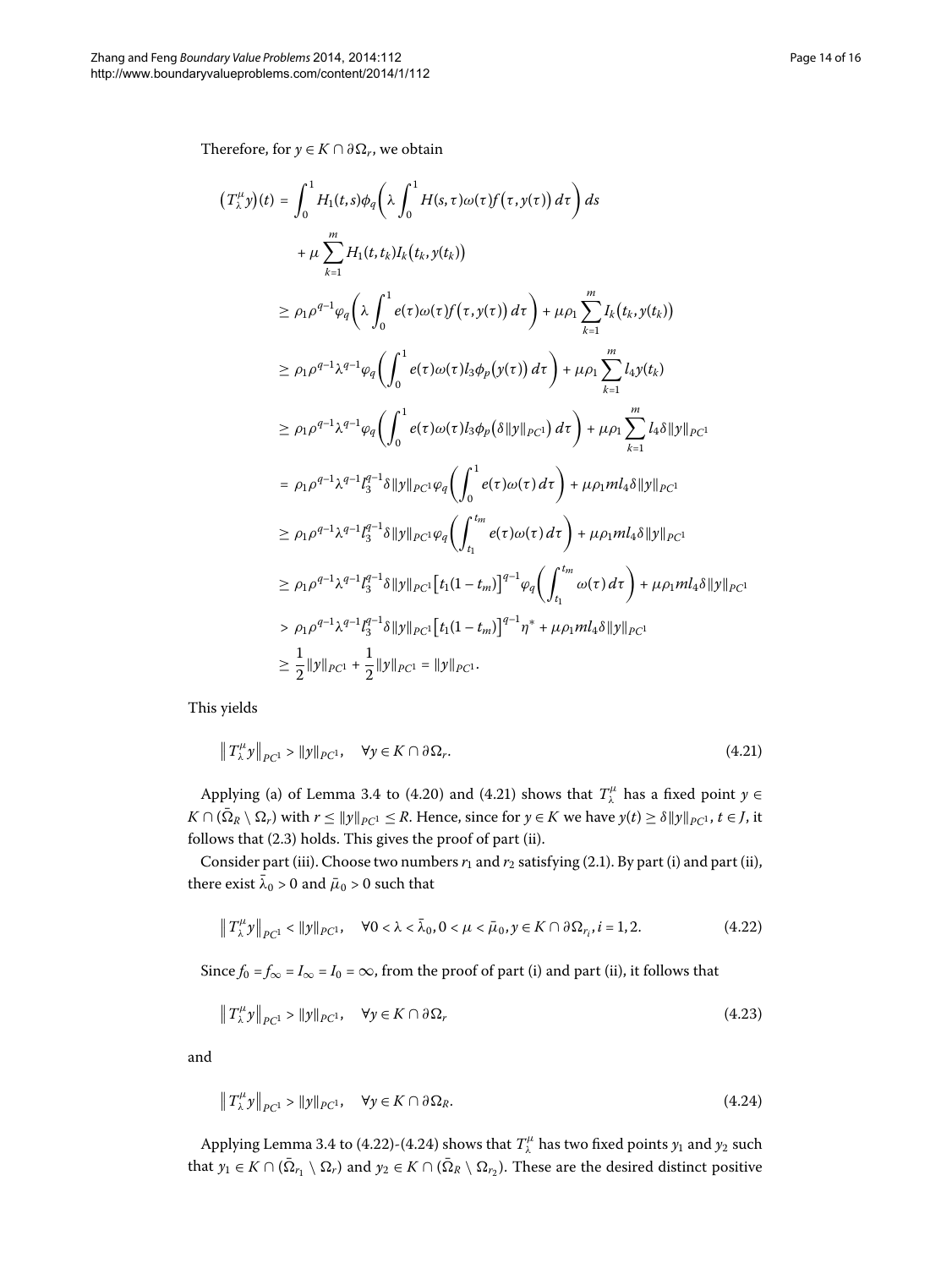solutions of problem (1.1) for  $0 < \lambda < \bar{\lambda}_0$  and  $0 < \mu < \bar{\mu}_0$  satisfying (2.5). Then the proof of  $\Box$  part (iii) is complete.  $\Box$ 

## **Remark 4.1** Comparing with Feng [\[](#page-15-2)31], the main features of this paper are as follows.

- (i) Two parameters  $\lambda > 0$  and  $\mu > 0$  are considered.
- (ii)  $\omega \in L^1_{loc}(0, 1)$ , not only  $\omega(t) \equiv 1$  for  $t \in J$ .
- (iii) It follows from the proof of Theorem 2[.](#page-2-3)1 that the conditions of Corollary 3.2 in  $[31]$ are not the optimal conditions, which guarantee the existence of at least one positive solution for problem (1.1). In fact, if  $f_0 = \infty$ , or  $f^{\infty} = 0$ ,  $I^{\infty}(k) = 0$ , we can prove that problem (1.1) has at least one positive solution, respectively.

#### <span id="page-14-1"></span><span id="page-14-0"></span>**Competing interests**

The authors declare that they have no competing interests.

#### **Authors' contributions**

XZ completed the main study and carried out the results of this article. MF checked the proofs and verified the calculation. All the authors read and approved the final manuscript.

#### **Author details**

<span id="page-14-2"></span>1Department of Mathematics and Physics, North China Electric Power University, Beijing, 102206, Republic of China. <sup>2</sup>School of Applied Science, Beijing Information Science and Technology University, Beijing, 100192, Republic of China.

#### <span id="page-14-3"></span>**Acknowledgements**

This work is sponsored by the project NSFC (11301178, 11171032) and the Fundamental Research Funds for the Central Universities (2014MS58). The authors are grateful to anonymous referees for their constructive comments and suggestions, which has greatly improved this paper.

#### Received: 29 January 2014 Accepted: 29 April 2014 Published: 13 May 2014

#### **References**

- 1. Sun, J, Wang, X: Monotone positive solutions for an elastic beam equation with nonlinear boundary conditions. Math. Probl. Eng. (2011). doi:[10.1155/2011/609189](http://dx.doi.org/10.1155/2011/609189)
- 2. Yao, Q: Positive solutions of nonlinear beam equations with time and space singularities. J. Math. Anal. Appl. 374, 681-692 (2011)
- 3. Yao, Q: Local existence of multiple positive solutions to a singular cantilever beam equation. J. Math. Anal. Appl. 363, 138-154 (2010)
- 4. O'Regan, D: Solvability of some fourth (and higher) order singular boundary value problems. J. Math. Anal. Appl. 161, 78-116 (1991)
- 5. Wei, Z: A class of fourth order singular boundary value problems. Appl. Math. Comput. 153, 865-884 (2004)
- 6. Yang, B: Positive solutions for the beam equation under certain boundary conditions. Electron. J. Differ. Equ. 2005, 78 (2005)
- 7. Zhang, X: Existence and iteration of monotone positive solutions for an elastic beam equation with a corner. Nonlinear Anal., Real World Appl. 10, 2097-2103 (2009)
- <span id="page-14-4"></span>8. Gupta, GP: Existence and uniqueness theorems for the bending of an elastic beam equation. Appl. Anal. 26, 289-304 (1988)
- 9. Gupta, GP: A nonlinear boundary value problem associated with the static equilibrium of an elastic beam supported by sliding clamps. Int. J. Math. Math. Sci. 12, 697-711 (1989)
- 10. Graef, JR, Yang, B: On a nonlinear boundary value problem for fourth order equations. Appl. Anal. 72, 439-448 (1999)
- 11. Agarwal, RP: On fourth-order boundary value problems arising in beam analysis. Differ. Integral Equ. 2, 91-110 (1989)
- 12. Davis, J, Henderson, J: Uniqueness implies existence for fourth-order Lidstone boundary value problems. Panam. Math. J. 8, 23-35 (1998)
- 13. Kosmatov, N: Countably many solutions of a fourth order boundary value problem. Electron. J. Qual. Theory Differ. Equ. 2004, 12 (2004)
- 14. Bai, Z, Wang, H: On the positive solutions of some nonlinear fourth-order beam equations. J. Math. Anal. Appl. 270, 357-368 (2002)
- 15. Bai, Z, Huang, B, Ge, W: The iterative solutions for some fourth-order p-Laplace equation boundary value problems. Appl. Math. Lett. 19, 8-14 (2006)
- 16. Liu, X-L, Li, W-T: Existence and multiplicity of solutions for fourth-order boundary values problems with parameters. J. Math. Anal. Appl. 327, 362-375 (2007)
- 17. Bonanno, G, Bella, B: A boundary value problem for fourth-order elastic beam equations. J. Math. Anal. Appl. 343, 1166-1176 (2008)
- 18. Ma, R, Wang, H: On the existence of positive solutions of fourth-order ordinary differential equations. Appl. Anal. 59, 225-231 (1995)
- 19. Han, G, Xu, Z: Multiple solutions of some nonlinear fourth-order beam equations. Nonlinear Anal. 68, 3646-3656 (2008)